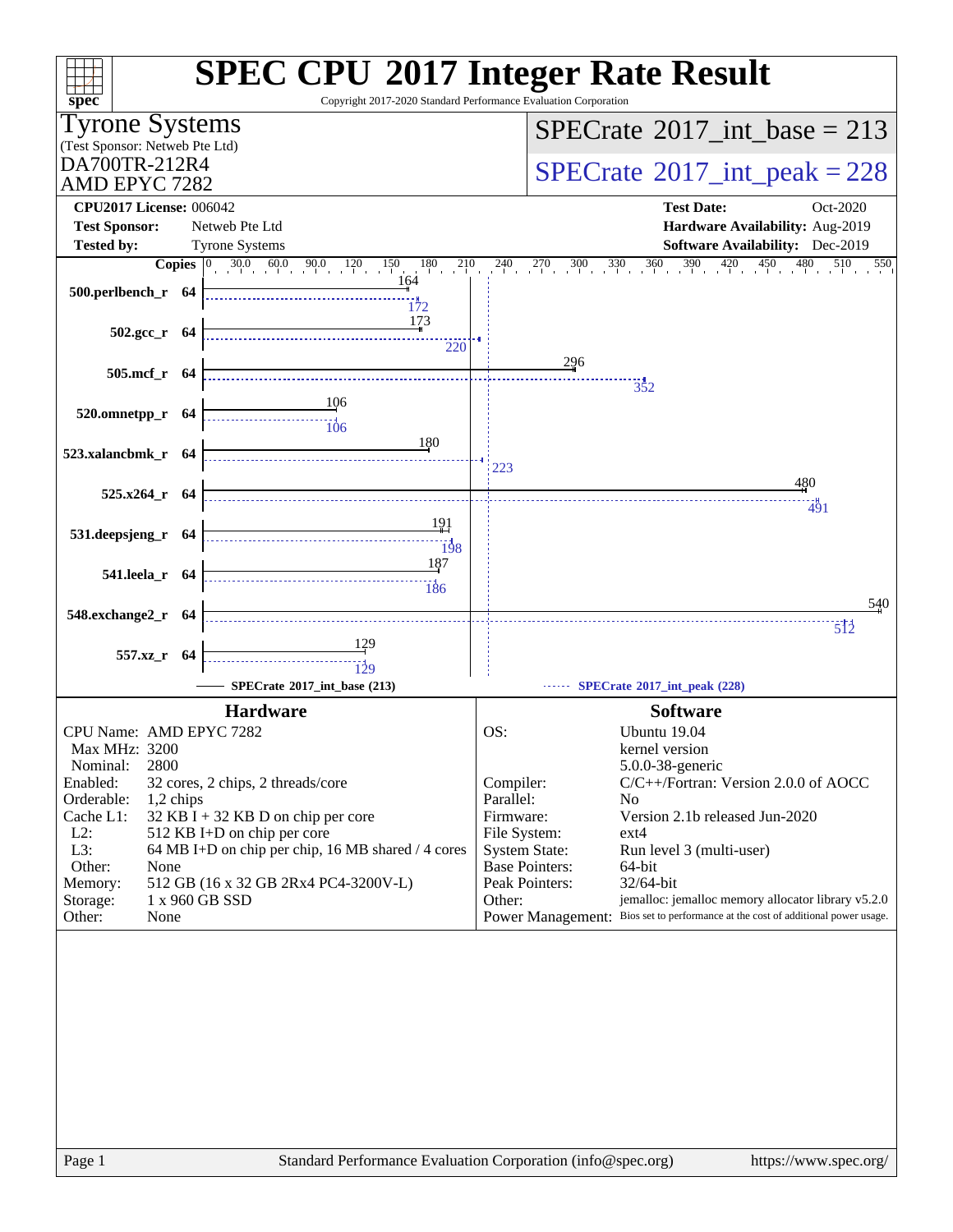

Copyright 2017-2020 Standard Performance Evaluation Corporation

### Tyrone Systems

(Test Sponsor: Netweb Pte Ltd)

AMD EPYC 7282

# $SPECTate$ <sup>®</sup>[2017\\_int\\_base =](http://www.spec.org/auto/cpu2017/Docs/result-fields.html#SPECrate2017intbase) 213

### $\text{D}$ A700TR-212R4 [SPECrate](http://www.spec.org/auto/cpu2017/Docs/result-fields.html#SPECrate2017intpeak)®[2017\\_int\\_peak = 2](http://www.spec.org/auto/cpu2017/Docs/result-fields.html#SPECrate2017intpeak)28

**[CPU2017 License:](http://www.spec.org/auto/cpu2017/Docs/result-fields.html#CPU2017License)** 006042 **[Test Date:](http://www.spec.org/auto/cpu2017/Docs/result-fields.html#TestDate)** Oct-2020 **[Test Sponsor:](http://www.spec.org/auto/cpu2017/Docs/result-fields.html#TestSponsor)** Netweb Pte Ltd **[Hardware Availability:](http://www.spec.org/auto/cpu2017/Docs/result-fields.html#HardwareAvailability)** Aug-2019 **[Tested by:](http://www.spec.org/auto/cpu2017/Docs/result-fields.html#Testedby)** Tyrone Systems **[Software Availability:](http://www.spec.org/auto/cpu2017/Docs/result-fields.html#SoftwareAvailability)** Dec-2019

### **[Results Table](http://www.spec.org/auto/cpu2017/Docs/result-fields.html#ResultsTable)**

|                                   | <b>Base</b>   |                |                      |                |             |                | <b>Peak</b> |               |                |              |                |              |                |              |
|-----------------------------------|---------------|----------------|----------------------|----------------|-------------|----------------|-------------|---------------|----------------|--------------|----------------|--------------|----------------|--------------|
| <b>Benchmark</b>                  | <b>Copies</b> | <b>Seconds</b> | Ratio                | <b>Seconds</b> | Ratio       | <b>Seconds</b> | Ratio       | <b>Copies</b> | <b>Seconds</b> | <b>Ratio</b> | <b>Seconds</b> | <b>Ratio</b> | <b>Seconds</b> | <b>Ratio</b> |
| 500.perlbench_r                   | 64            | 627            | 162                  | 623            | 164         | 621            | 164         | 64            | 593            | 172          | 599            | 170          | 594            | <u>172</u>   |
| $502.\text{gcc}_{r}$              | 64            | 525            | 173                  | 520            | 174         | 524            | 173         | 64            | 412            | 220          | 411            | 221          | 412            | 220          |
| $505$ .mcf r                      | 64            | 351            | 295                  | 350            | 296         | 348            | 297         | 64            | 294            | 352          | 295            | 351          | 293            | 352          |
| 520.omnetpp_r                     | 64            | 791            | 106                  | 789            | 106         | <b>790</b>     | 106         | 64            | 790            | 106          | 790            | 106          | 789            | 106          |
| 523.xalancbmk r                   | 64            | 375            | 180                  | 375            | 180         | 376            | 180         | 64            | 304            | 223          | 304            | 222          | 304            | 223          |
| 525.x264 r                        | 64            | 233            | 481                  | 235            | 478         | 233            | 480         | 64            | 228            | 491          | 229            | 489          | 228            | 491          |
| 531.deepsjeng_r                   | 64            | 375            | 196                  | 385            | <u> 191</u> | 387            | 189         | 64            | 370            | 198          | 370            | 198          | 370            | 198          |
| 541.leela r                       | 64            | 564            | 188                  | 565            | 187         | 565            | 187         | 64            | 571            | 186          | 571            | <u>186</u>   | 571            | 186          |
| 548.exchange2_r                   | 64            | 311            | 539                  | 310            | 541         | 310            | 540         | 64            | 324            | 518          | 328            | 511          | 328            | 512          |
| 557.xz                            | 64            | 535            | 129                  | 536            | 129         | 535            | <u>129</u>  | 64            | 535            | 129          | 535            | <u>129</u>   | 535            | 129          |
| $SPECrate^{\circ}2017$ int base = |               |                | 213                  |                |             |                |             |               |                |              |                |              |                |              |
| $CDP2 \rightarrow A04 \pi + 1$    |               |                | $\sim$ $\sim$ $\sim$ |                |             |                |             |               |                |              |                |              |                |              |

**[SPECrate](http://www.spec.org/auto/cpu2017/Docs/result-fields.html#SPECrate2017intpeak)[2017\\_int\\_peak =](http://www.spec.org/auto/cpu2017/Docs/result-fields.html#SPECrate2017intpeak) 228**

Results appear in the [order in which they were run](http://www.spec.org/auto/cpu2017/Docs/result-fields.html#RunOrder). Bold underlined text [indicates a median measurement](http://www.spec.org/auto/cpu2017/Docs/result-fields.html#Median).

### **[Compiler Notes](http://www.spec.org/auto/cpu2017/Docs/result-fields.html#CompilerNotes)**

The AMD64 AOCC Compiler Suite is available at <http://developer.amd.com/amd-aocc/>

### **[Submit Notes](http://www.spec.org/auto/cpu2017/Docs/result-fields.html#SubmitNotes)**

The config file option 'submit' was used. 'numactl' was used to bind copies to the cores. See the configuration file for details.

### **[Operating System Notes](http://www.spec.org/auto/cpu2017/Docs/result-fields.html#OperatingSystemNotes)**

'ulimit -s unlimited' was used to set environment stack size 'ulimit -l 2097152' was used to set environment locked pages in memory limit

runcpu command invoked through numactl i.e.: numactl --interleave=all runcpu <etc>

Set dirty\_ratio=8 to limit dirty cache to 8% of memory Set swappiness=1 to swap only if necessary Set zone\_reclaim\_mode=1 to free local node memory and avoid remote memory sync then drop\_caches=3 to reset caches before invoking runcpu

dirty\_ratio, swappiness, zone\_reclaim\_mode and drop\_caches were all set using privileged echo (e.g. echo 1 > /proc/sys/vm/swappiness).

**(Continued on next page)**

Page 2 Standard Performance Evaluation Corporation [\(info@spec.org\)](mailto:info@spec.org) <https://www.spec.org/>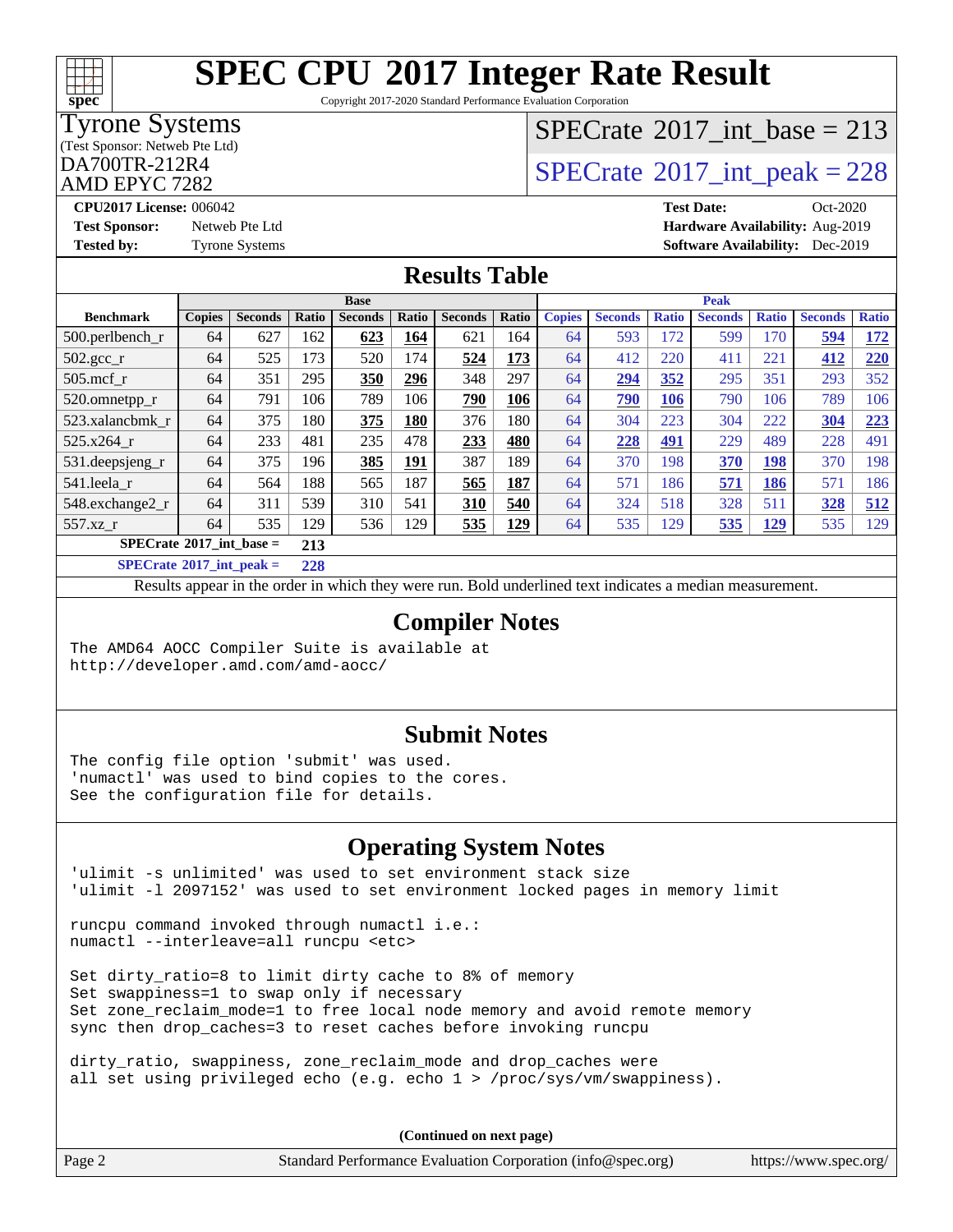

Copyright 2017-2020 Standard Performance Evaluation Corporation

### Tyrone Systems

(Test Sponsor: Netweb Pte Ltd)

AMD EPYC 7282

 $SPECrate$ <sup>®</sup>[2017\\_int\\_base =](http://www.spec.org/auto/cpu2017/Docs/result-fields.html#SPECrate2017intbase) 213

 $D_A$ <sub>200</sub>TR-212R4 [SPECrate](http://www.spec.org/auto/cpu2017/Docs/result-fields.html#SPECrate2017intpeak)<sup>®</sup>[2017\\_int\\_peak = 2](http://www.spec.org/auto/cpu2017/Docs/result-fields.html#SPECrate2017intpeak)28

**[Test Sponsor:](http://www.spec.org/auto/cpu2017/Docs/result-fields.html#TestSponsor)** Netweb Pte Ltd **[Hardware Availability:](http://www.spec.org/auto/cpu2017/Docs/result-fields.html#HardwareAvailability)** Aug-2019 **[Tested by:](http://www.spec.org/auto/cpu2017/Docs/result-fields.html#Testedby)** Tyrone Systems **[Software Availability:](http://www.spec.org/auto/cpu2017/Docs/result-fields.html#SoftwareAvailability)** Dec-2019

**[CPU2017 License:](http://www.spec.org/auto/cpu2017/Docs/result-fields.html#CPU2017License)** 006042 **[Test Date:](http://www.spec.org/auto/cpu2017/Docs/result-fields.html#TestDate)** Oct-2020

### **[Operating System Notes \(Continued\)](http://www.spec.org/auto/cpu2017/Docs/result-fields.html#OperatingSystemNotes)**

Transparent huge pages set to 'always' for this run (OS default)

### **[Environment Variables Notes](http://www.spec.org/auto/cpu2017/Docs/result-fields.html#EnvironmentVariablesNotes)**

Environment variables set by runcpu before the start of the run: MALLOC\_CONF = "retain:true"

### **[General Notes](http://www.spec.org/auto/cpu2017/Docs/result-fields.html#GeneralNotes)**

Binaries were compiled on a system with 2x AMD EPYC 7601 CPU + 512GB Memory using Fedora 26

NA: The test sponsor attests, as of date of publication, that CVE-2017-5754 (Meltdown) is mitigated in the system as tested and documented. Yes: The test sponsor attests, as of date of publication, that CVE-2017-5753 (Spectre variant 1) is mitigated in the system as tested and documented. Yes: The test sponsor attests, as of date of publication, that CVE-2017-5715 (Spectre variant 2) is mitigated in the system as tested and documented.

jemalloc: configured and built with GCC v9.1.0 in Ubuntu 19.04 with -O3 -znver2 -flto jemalloc 5.2.0 is available here: <https://github.com/jemalloc/jemalloc/releases/download/5.2.0/jemalloc-5.2.0.tar.bz2>

### **[Platform Notes](http://www.spec.org/auto/cpu2017/Docs/result-fields.html#PlatformNotes)**

Bios Settings: Determinism Control = Manual Determinism Control = Power IOMMU = Enabled  $APBDIS = 1$ NUMA Nodes Per Socket = NPS4 Sysinfo program /cpu2017/bin/sysinfo Rev: r6365 of 2019-08-21 295195f888a3d7edb1e6e46a485a0011 running on ubuntu Sat Oct 10 17:31:40 2020 SUT (System Under Test) info as seen by some common utilities. For more information on this section, see <https://www.spec.org/cpu2017/Docs/config.html#sysinfo> From /proc/cpuinfo model name : AMD EPYC 7282 16-Core Processor 2 "physical id"s (chips) 64 "processors" **(Continued on next page)**

Page 3 Standard Performance Evaluation Corporation [\(info@spec.org\)](mailto:info@spec.org) <https://www.spec.org/>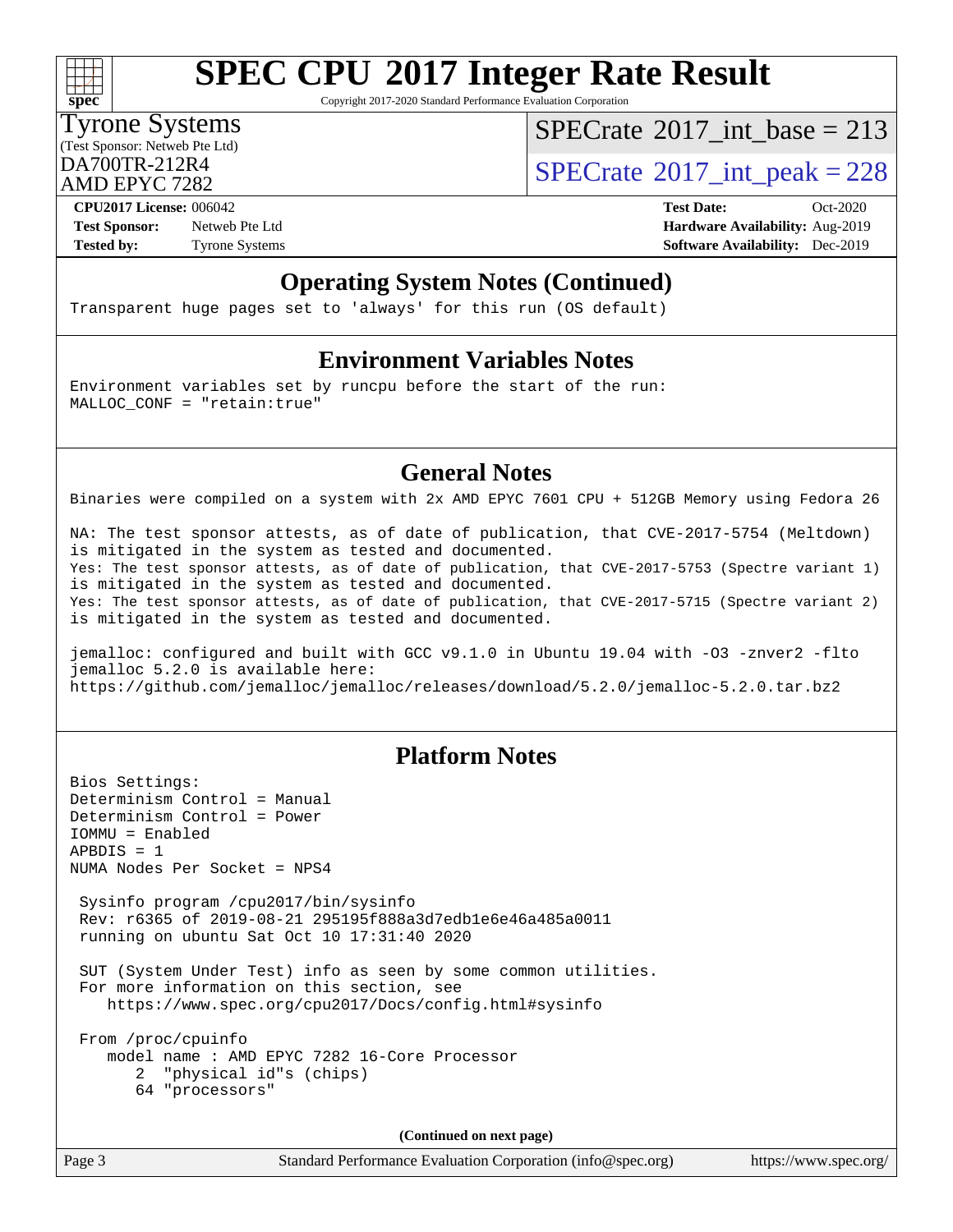

Copyright 2017-2020 Standard Performance Evaluation Corporation

### Tyrone Systems

(Test Sponsor: Netweb Pte Ltd)

AMD EPYC 7282

### $SPECrate$ <sup>®</sup>[2017\\_int\\_base =](http://www.spec.org/auto/cpu2017/Docs/result-fields.html#SPECrate2017intbase) 213

 $\text{DA700TR-212R4}$   $\text{SPECrate}^{\text{\textdegree}}2017\_int\_peak = 228$  $\text{SPECrate}^{\text{\textdegree}}2017\_int\_peak = 228$  $\text{SPECrate}^{\text{\textdegree}}2017\_int\_peak = 228$ 

#### **[CPU2017 License:](http://www.spec.org/auto/cpu2017/Docs/result-fields.html#CPU2017License)** 006042 **[Test Date:](http://www.spec.org/auto/cpu2017/Docs/result-fields.html#TestDate)** Oct-2020

**[Test Sponsor:](http://www.spec.org/auto/cpu2017/Docs/result-fields.html#TestSponsor)** Netweb Pte Ltd **[Hardware Availability:](http://www.spec.org/auto/cpu2017/Docs/result-fields.html#HardwareAvailability)** Aug-2019 **[Tested by:](http://www.spec.org/auto/cpu2017/Docs/result-fields.html#Testedby)** Tyrone Systems **[Software Availability:](http://www.spec.org/auto/cpu2017/Docs/result-fields.html#SoftwareAvailability)** Dec-2019

### **[Platform Notes \(Continued\)](http://www.spec.org/auto/cpu2017/Docs/result-fields.html#PlatformNotes)**

| cpu cores : 16<br>siblings : 32             | cores, siblings (Caution: counting these is hw and system dependent. The following<br>excerpts from /proc/cpuinfo might not be reliable. Use with caution.)<br>physical 0: cores 0 1 2 3 4 5 6 7 8 9 10 11 12 13 14 15<br>physical 1: cores 0 1 2 3 4 5 6 7 8 9 10 11 12 13 14 15 |  |  |  |  |
|---------------------------------------------|-----------------------------------------------------------------------------------------------------------------------------------------------------------------------------------------------------------------------------------------------------------------------------------|--|--|--|--|
| From 1scpu:<br>Architecture:                | x86_64                                                                                                                                                                                                                                                                            |  |  |  |  |
| $CPU$ op-mode( $s$ ):                       | $32$ -bit, $64$ -bit                                                                                                                                                                                                                                                              |  |  |  |  |
| Byte Order:                                 | Little Endian                                                                                                                                                                                                                                                                     |  |  |  |  |
| Address sizes:                              | 43 bits physical, 48 bits virtual                                                                                                                                                                                                                                                 |  |  |  |  |
| CPU(s):                                     | 64                                                                                                                                                                                                                                                                                |  |  |  |  |
| On-line CPU(s) list: $0-63$                 |                                                                                                                                                                                                                                                                                   |  |  |  |  |
| Thread( $s$ ) per core:                     | 2                                                                                                                                                                                                                                                                                 |  |  |  |  |
| Core(s) per socket:                         | 16                                                                                                                                                                                                                                                                                |  |  |  |  |
| Socket(s):                                  | 2                                                                                                                                                                                                                                                                                 |  |  |  |  |
| NUMA $node(s):$                             | $\overline{a}$                                                                                                                                                                                                                                                                    |  |  |  |  |
| Vendor ID:                                  | AuthenticAMD                                                                                                                                                                                                                                                                      |  |  |  |  |
| CPU family:<br>Model:                       | 23                                                                                                                                                                                                                                                                                |  |  |  |  |
| Model name:                                 | 49<br>AMD EPYC 7282 16-Core Processor                                                                                                                                                                                                                                             |  |  |  |  |
| Stepping:                                   | $\mathbf{0}$                                                                                                                                                                                                                                                                      |  |  |  |  |
| CPU MHz:                                    | 2088.950                                                                                                                                                                                                                                                                          |  |  |  |  |
| $CPU$ max $MHz$ :                           | 2800.0000                                                                                                                                                                                                                                                                         |  |  |  |  |
| CPU min MHz:                                | 1500.0000                                                                                                                                                                                                                                                                         |  |  |  |  |
| BogoMIPS:                                   | 5600.10                                                                                                                                                                                                                                                                           |  |  |  |  |
| Virtualization:                             | $\text{AMD-V}$                                                                                                                                                                                                                                                                    |  |  |  |  |
| L1d cache:                                  | 32K                                                                                                                                                                                                                                                                               |  |  |  |  |
| Lli cache:                                  | 32K                                                                                                                                                                                                                                                                               |  |  |  |  |
| $L2$ cache:                                 | 512K                                                                                                                                                                                                                                                                              |  |  |  |  |
| $L3$ cache:                                 | 16384K                                                                                                                                                                                                                                                                            |  |  |  |  |
| NUMA node0 $CPU(s): 0-15, 32-47$            |                                                                                                                                                                                                                                                                                   |  |  |  |  |
| NUMA nodel $CPU(s): 16-31, 48-63$<br>Flags: | fpu vme de pse tsc msr pae mce cx8 apic sep mtrr pge mca cmov                                                                                                                                                                                                                     |  |  |  |  |
|                                             | pat pse36 clflush mmx fxsr sse sse2 ht syscall nx mmxext fxsr_opt pdpe1gb rdtscp lm                                                                                                                                                                                               |  |  |  |  |
|                                             | constant_tsc rep_good nopl xtopology nonstop_tsc cpuid extd_apicid aperfmperf pni                                                                                                                                                                                                 |  |  |  |  |
|                                             | pclmulqdq monitor ssse3 fma cx16 sse4_1 sse4_2 x2apic movbe popcnt aes xsave avx                                                                                                                                                                                                  |  |  |  |  |
|                                             | fl6c rdrand lahf_lm cmp_legacy svm extapic cr8_legacy abm sse4a misalignsse                                                                                                                                                                                                       |  |  |  |  |
|                                             | 3dnowprefetch osvw ibs skinit wdt tce topoext perfctr_core perfctr_nb bpext                                                                                                                                                                                                       |  |  |  |  |
|                                             | perfctr_llc mwaitx cpb cat_l3 cdp_l3 hw_pstate sme ssbd mba sev ibrs ibpb stibp                                                                                                                                                                                                   |  |  |  |  |
|                                             | vmmcall fsgsbase bmil avx2 smep bmi2 cqm rdt_a rdseed adx smap clflushopt clwb                                                                                                                                                                                                    |  |  |  |  |
|                                             | sha_ni xsaveopt xsavec xgetbvl xsaves cqm_llc cqm_occup_llc cqm_mbm_total                                                                                                                                                                                                         |  |  |  |  |
|                                             | cqm_mbm_local clzero irperf xsaveerptr wbnoinvd arat npt lbrv svm_lock nrip_save<br>tsc_scale vmcb_clean flushbyasid decodeassists pausefilter pfthreshold avic                                                                                                                   |  |  |  |  |
|                                             | v_vmsave_vmload vgif umip rdpid overflow_recov succor smca                                                                                                                                                                                                                        |  |  |  |  |
|                                             |                                                                                                                                                                                                                                                                                   |  |  |  |  |
|                                             |                                                                                                                                                                                                                                                                                   |  |  |  |  |
|                                             | (Continued on next page)                                                                                                                                                                                                                                                          |  |  |  |  |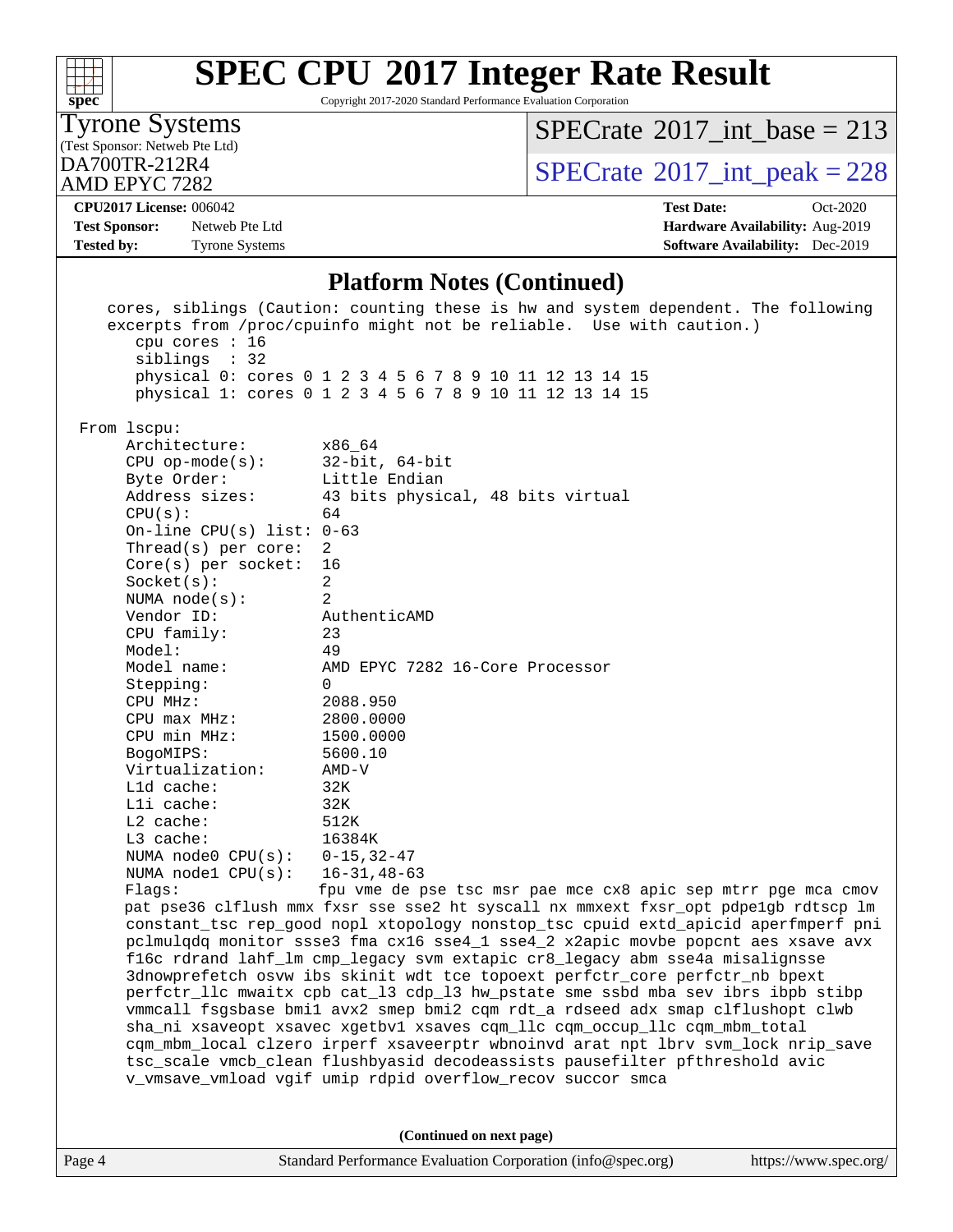

Copyright 2017-2020 Standard Performance Evaluation Corporation

#### Tyrone Systems

(Test Sponsor: Netweb Pte Ltd)

AMD EPYC 7282

### $SPECTate$ <sup>®</sup>[2017\\_int\\_base =](http://www.spec.org/auto/cpu2017/Docs/result-fields.html#SPECrate2017intbase) 213

 $\text{D}$ A700TR-212R4<br>AMD EPYC 7282

**[Test Sponsor:](http://www.spec.org/auto/cpu2017/Docs/result-fields.html#TestSponsor)** Netweb Pte Ltd **[Hardware Availability:](http://www.spec.org/auto/cpu2017/Docs/result-fields.html#HardwareAvailability)** Aug-2019 **[Tested by:](http://www.spec.org/auto/cpu2017/Docs/result-fields.html#Testedby)** Tyrone Systems **[Software Availability:](http://www.spec.org/auto/cpu2017/Docs/result-fields.html#SoftwareAvailability)** Dec-2019

**[CPU2017 License:](http://www.spec.org/auto/cpu2017/Docs/result-fields.html#CPU2017License)** 006042 **[Test Date:](http://www.spec.org/auto/cpu2017/Docs/result-fields.html#TestDate)** Oct-2020

### **[Platform Notes \(Continued\)](http://www.spec.org/auto/cpu2017/Docs/result-fields.html#PlatformNotes)**

 /proc/cpuinfo cache data cache size : 512 KB From numactl --hardware WARNING: a numactl 'node' might or might not correspond to a physical chip. available: 2 nodes (0-1) node 0 cpus: 0 1 2 3 4 5 6 7 8 9 10 11 12 13 14 15 32 33 34 35 36 37 38 39 40 41 42 43 44 45 46 47 node 0 size: 257861 MB node 0 free: 256540 MB node 1 cpus: 16 17 18 19 20 21 22 23 24 25 26 27 28 29 30 31 48 49 50 51 52 53 54 55 56 57 58 59 60 61 62 63 node 1 size: 258021 MB node 1 free: 256991 MB node distances: node 0 1 0: 10 32 1: 32 10 From /proc/meminfo MemTotal: 528264204 kB HugePages\_Total: 0 Hugepagesize: 2048 kB /usr/bin/lsb\_release -d Ubuntu 19.04 From /etc/\*release\* /etc/\*version\* debian\_version: buster/sid os-release: NAME="Ubuntu" VERSION="19.04 (Disco Dingo)" ID=ubuntu ID\_LIKE=debian PRETTY\_NAME="Ubuntu 19.04" VERSION\_ID="19.04" HOME\_URL="<https://www.ubuntu.com/"> SUPPORT\_URL="<https://help.ubuntu.com/"> uname -a: Linux ubuntu 5.0.0-38-generic #41-Ubuntu SMP Tue Dec 3 00:27:35 UTC 2019 x86\_64 x86\_64 x86\_64 GNU/Linux Kernel self-reported vulnerability status: itlb\_multihit: Not affected CVE-2018-3620 (L1 Terminal Fault): Not affected **(Continued on next page)**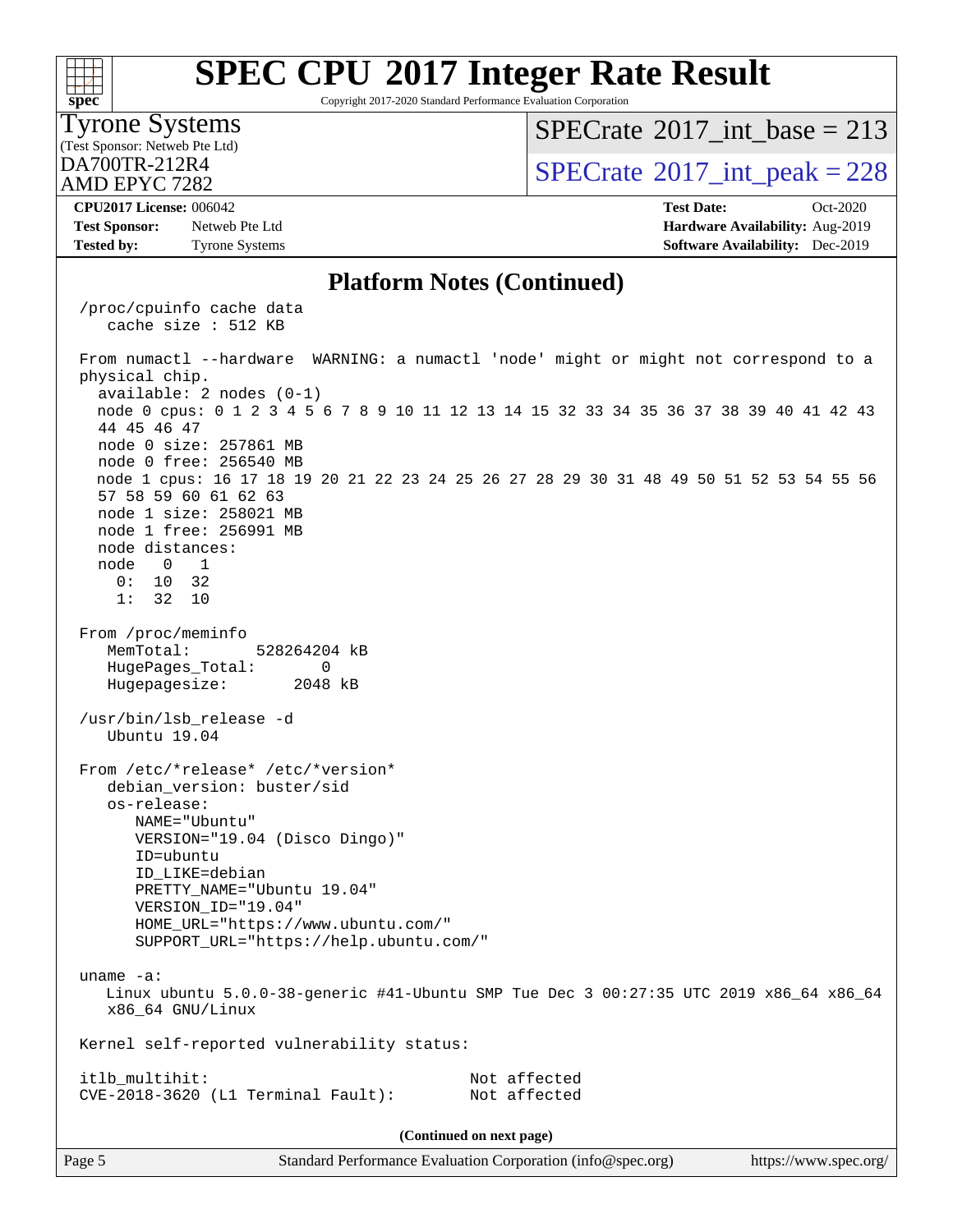

Copyright 2017-2020 Standard Performance Evaluation Corporation

### Tyrone Systems

(Test Sponsor: Netweb Pte Ltd)

AMD EPYC 7282

### $SPECrate$ <sup>®</sup>[2017\\_int\\_base =](http://www.spec.org/auto/cpu2017/Docs/result-fields.html#SPECrate2017intbase) 213

 $\text{DA700TR-212R4}$   $\text{BPECrate}^{\text{\textdegree}}2017\_int\_peak = 228$ 

**[Test Sponsor:](http://www.spec.org/auto/cpu2017/Docs/result-fields.html#TestSponsor)** Netweb Pte Ltd **[Hardware Availability:](http://www.spec.org/auto/cpu2017/Docs/result-fields.html#HardwareAvailability)** Aug-2019 **[Tested by:](http://www.spec.org/auto/cpu2017/Docs/result-fields.html#Testedby)** Tyrone Systems **[Software Availability:](http://www.spec.org/auto/cpu2017/Docs/result-fields.html#SoftwareAvailability)** Dec-2019

**[CPU2017 License:](http://www.spec.org/auto/cpu2017/Docs/result-fields.html#CPU2017License)** 006042 **[Test Date:](http://www.spec.org/auto/cpu2017/Docs/result-fields.html#TestDate)** Oct-2020

### **[Platform Notes \(Continued\)](http://www.spec.org/auto/cpu2017/Docs/result-fields.html#PlatformNotes)**

| Page 6 |                                                                                                                                                                                                                                                                                                                                                                                                                                                | Standard Performance Evaluation Corporation (info@spec.org)              | https://www.spec.org/ |
|--------|------------------------------------------------------------------------------------------------------------------------------------------------------------------------------------------------------------------------------------------------------------------------------------------------------------------------------------------------------------------------------------------------------------------------------------------------|--------------------------------------------------------------------------|-----------------------|
|        |                                                                                                                                                                                                                                                                                                                                                                                                                                                | (Continued on next page)                                                 |                       |
|        |                                                                                                                                                                                                                                                                                                                                                                                                                                                |                                                                          |                       |
|        | Thread model: posix<br>InstalledDir: /home/anuj/aocc-compiler-2.0.0/bin                                                                                                                                                                                                                                                                                                                                                                        |                                                                          |                       |
|        | AOCC.LLVM.2.0.0.B191.2019_07_19 clang version 8.0.0 (CLANG: Jenkins<br>AOCC_2_0_0-Build#191) (based on LLVM AOCC.LLVM.2.0.0.B191.2019_07_19)<br>Target: i386-unknown-linux-gnu                                                                                                                                                                                                                                                                 |                                                                          |                       |
| C      | $  502.\text{gcc_r(peak)}$                                                                                                                                                                                                                                                                                                                                                                                                                     |                                                                          |                       |
|        |                                                                                                                                                                                                                                                                                                                                                                                                                                                | <b>Compiler Version Notes</b>                                            |                       |
|        | (End of data from sysinfo program)                                                                                                                                                                                                                                                                                                                                                                                                             |                                                                          |                       |
|        | Additional information from dmidecode follows. WARNING: Use caution when you interpret<br>this section. The 'dmidecode' program reads system data which is "intended to allow<br>hardware to be accurately determined", but the intent may not be met, as there are<br>frequent changes to hardware, firmware, and the "DMTF SMBIOS" standard.<br>Memory:<br>16x Micron Technology 18ASF4G72PDZ-3G2B2 32 kB 2 rank 3200<br>16x NO DIMM Unknown |                                                                          |                       |
|        | From /sys/devices/virtual/dmi/id<br>American Megatrends Inc. 2.1b 06/09/2020<br>BIOS:<br>Vendor: Tyrone Systems<br>Product: Tyrone Camarero DA700TR-212R4<br>Serial: A268672X0108038                                                                                                                                                                                                                                                           |                                                                          |                       |
|        | SPEC is set to: /cpu2017<br>Filesystem<br>/dev/mapper/ubuntu--vg-root ext4 879G 13G 822G                                                                                                                                                                                                                                                                                                                                                       | Type Size Used Avail Use% Mounted on<br>$2\frac{8}{1}$ /                 |                       |
|        | run-level 3 Oct 10 17:29                                                                                                                                                                                                                                                                                                                                                                                                                       |                                                                          |                       |
|        | tsx_async_abort:                                                                                                                                                                                                                                                                                                                                                                                                                               | conditional, IBRS_FW, STIBP: conditional, RSB<br>filling<br>Not affected |                       |
|        | $CVE-2017-5715$ (Spectre variant 2):                                                                                                                                                                                                                                                                                                                                                                                                           | pointer sanitization<br>Mitigation: Full AMD retpoline, IBPB:            |                       |
|        | $CVE-2017-5753$ (Spectre variant 1):                                                                                                                                                                                                                                                                                                                                                                                                           | via prctl and seccomp<br>Mitigation: usercopy/swapgs barriers and __user |                       |
|        | Microarchitectural Data Sampling:<br>CVE-2017-5754 (Meltdown):<br>CVE-2018-3639 (Speculative Store Bypass): Mitigation: Speculative Store Bypass disabled                                                                                                                                                                                                                                                                                      | Not affected<br>Not affected                                             |                       |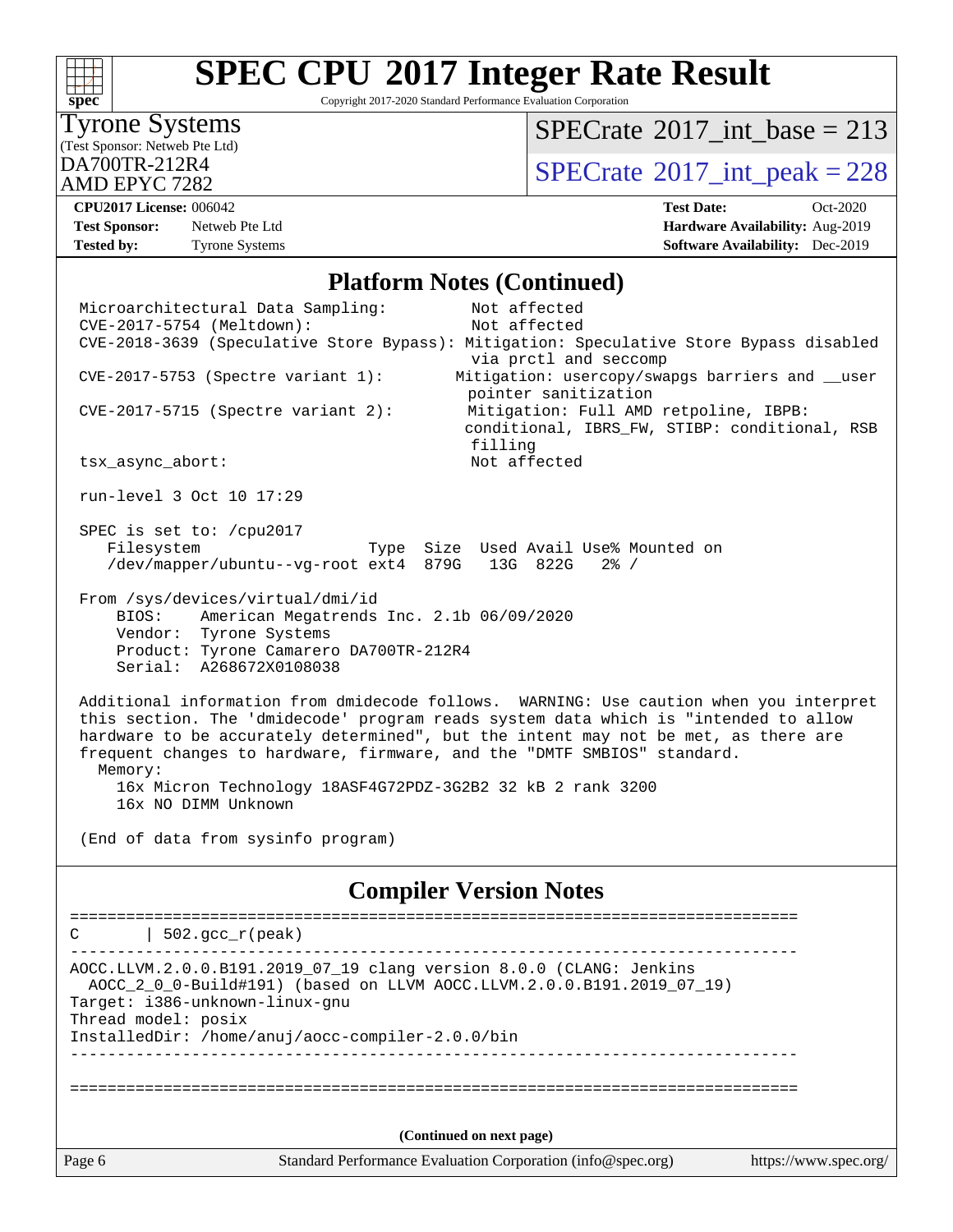

Copyright 2017-2020 Standard Performance Evaluation Corporation

### Tyrone Systems

(Test Sponsor: Netweb Pte Ltd)

AMD EPYC 7282

 $SPECTate@2017_int\_base = 213$ 

 $D_A$ <sub>200</sub>TR-212R4 [SPECrate](http://www.spec.org/auto/cpu2017/Docs/result-fields.html#SPECrate2017intpeak)<sup>®</sup>[2017\\_int\\_peak = 2](http://www.spec.org/auto/cpu2017/Docs/result-fields.html#SPECrate2017intpeak)28

**[CPU2017 License:](http://www.spec.org/auto/cpu2017/Docs/result-fields.html#CPU2017License)** 006042 **[Test Date:](http://www.spec.org/auto/cpu2017/Docs/result-fields.html#TestDate)** Oct-2020

**[Test Sponsor:](http://www.spec.org/auto/cpu2017/Docs/result-fields.html#TestSponsor)** Netweb Pte Ltd **[Hardware Availability:](http://www.spec.org/auto/cpu2017/Docs/result-fields.html#HardwareAvailability)** Aug-2019 **[Tested by:](http://www.spec.org/auto/cpu2017/Docs/result-fields.html#Testedby)** Tyrone Systems **[Software Availability:](http://www.spec.org/auto/cpu2017/Docs/result-fields.html#SoftwareAvailability)** Dec-2019

Page 7 Standard Performance Evaluation Corporation [\(info@spec.org\)](mailto:info@spec.org) <https://www.spec.org/> **[Compiler Version Notes \(Continued\)](http://www.spec.org/auto/cpu2017/Docs/result-fields.html#CompilerVersionNotes)** C | 500.perlbench\_r(base, peak) 502.gcc\_r(base) 505.mcf\_r(base, peak) | 525.x264\_r(base, peak) 557.xz\_r(base, peak) ------------------------------------------------------------------------------ AOCC.LLVM.2.0.0.B191.2019\_07\_19 clang version 8.0.0 (CLANG: Jenkins AOCC\_2\_0\_0-Build#191) (based on LLVM AOCC.LLVM.2.0.0.B191.2019\_07\_19) Target: x86\_64-unknown-linux-gnu Thread model: posix InstalledDir: /home/anuj/aocc-compiler-2.0.0/bin ------------------------------------------------------------------------------ ==============================================================================  $C \qquad \qquad \vert \quad 502.\text{gcc\_r}(\text{peak})$ ------------------------------------------------------------------------------ AOCC.LLVM.2.0.0.B191.2019\_07\_19 clang version 8.0.0 (CLANG: Jenkins AOCC\_2\_0\_0-Build#191) (based on LLVM AOCC.LLVM.2.0.0.B191.2019\_07\_19) Target: i386-unknown-linux-gnu Thread model: posix InstalledDir: /home/anuj/aocc-compiler-2.0.0/bin ------------------------------------------------------------------------------ ============================================================================== C | 500.perlbench\_r(base, peak) 502.gcc\_r(base) 505.mcf\_r(base, peak) | 525.x264 $r(base, peak)$  557.xz $r(base, peak)$ ------------------------------------------------------------------------------ AOCC.LLVM.2.0.0.B191.2019\_07\_19 clang version 8.0.0 (CLANG: Jenkins AOCC\_2\_0\_0-Build#191) (based on LLVM AOCC.LLVM.2.0.0.B191.2019\_07\_19) Target: x86\_64-unknown-linux-gnu Thread model: posix InstalledDir: /home/anuj/aocc-compiler-2.0.0/bin ------------------------------------------------------------------------------ ============================================================================== C++ | 523.xalancbmk\_r(peak) ------------------------------------------------------------------------------ AOCC.LLVM.2.0.0.B191.2019\_07\_19 clang version 8.0.0 (CLANG: Jenkins AOCC\_2\_0\_0-Build#191) (based on LLVM AOCC.LLVM.2.0.0.B191.2019\_07\_19) Target: i386-unknown-linux-gnu Thread model: posix InstalledDir: /home/anuj/aocc-compiler-2.0.0/bin ------------------------------------------------------------------------------ ============================================================================== C++ | 520.omnetpp\_r(base, peak) 523.xalancbmk\_r(base) | 531.deepsjeng\_r(base, peak) 541.leela\_r(base, peak) ------------------------------------------------------------------------------ AOCC.LLVM.2.0.0.B191.2019\_07\_19 clang version 8.0.0 (CLANG: Jenkins AOCC\_2\_0\_0-Build#191) (based on LLVM AOCC.LLVM.2.0.0.B191.2019\_07\_19) **(Continued on next page)**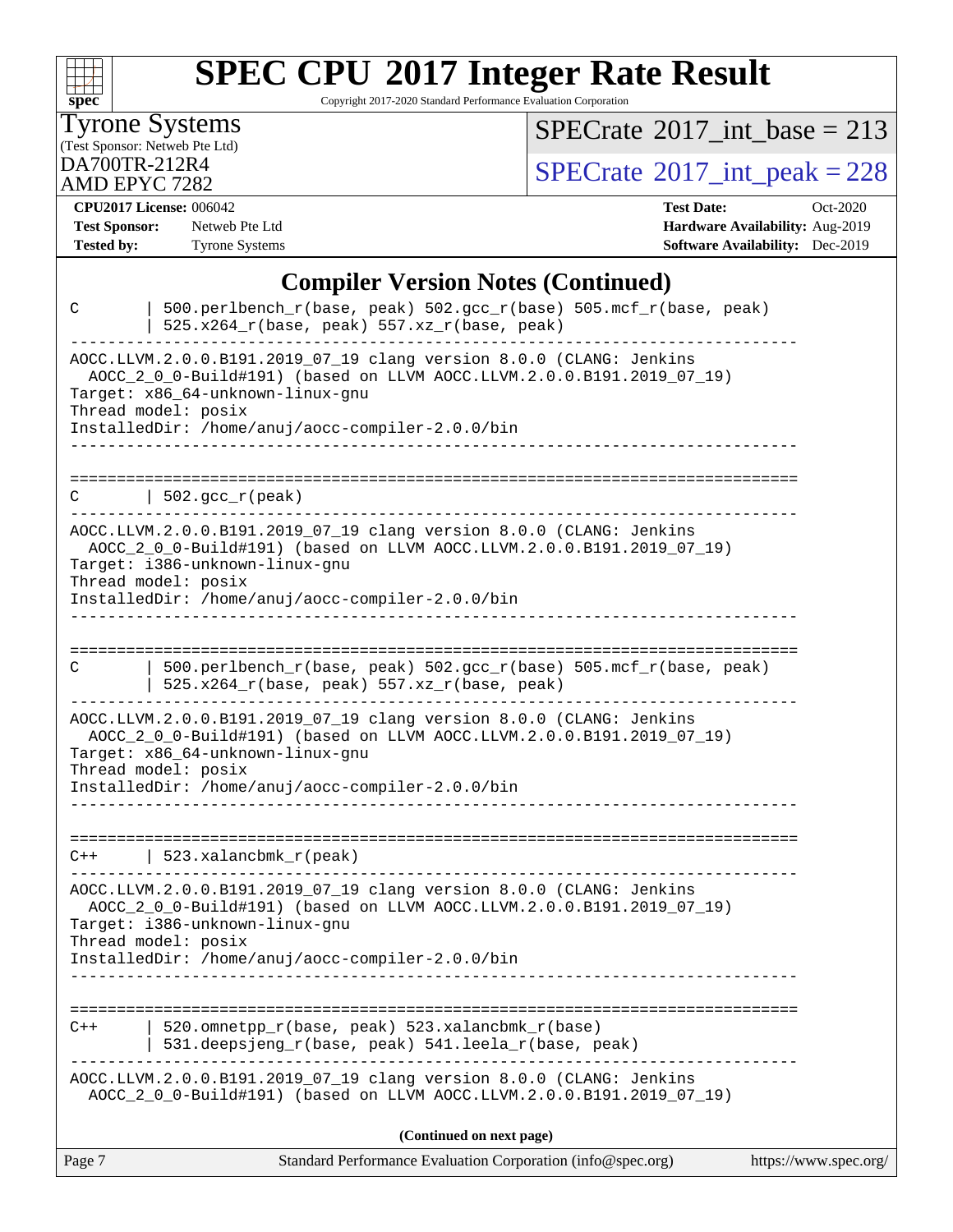

Copyright 2017-2020 Standard Performance Evaluation Corporation

### Tyrone Systems

(Test Sponsor: Netweb Pte Ltd)

AMD EPYC 7282

### $SPECrate$ <sup>®</sup>[2017\\_int\\_base =](http://www.spec.org/auto/cpu2017/Docs/result-fields.html#SPECrate2017intbase) 213

 $D_A$ <sup>212R4</sup>  $D_A$ <sub>2012</sub>  $D_B$ <sub>2017</sub>  $D_B$ <sub>2017</sub>  $D_B$ <sub>2017</sub>  $D_B$ <sub>2017</sub>  $D_B$ <sub>2028</sub>  $D_B$ <sub>2017</sub>  $D_B$ <sub>2028</sub>  $D_B$ <sub>2017</sub>  $D_B$ <sub>2028</sub>  $D_B$ <sub>2017</sub>  $D_B$ <sub>2028</sub>  $D_B$ <sub>2017</sub>  $D_B$ <sub>2028</sub>  $D_B$ <sub>2017</sub>  $D_B$ <sub>2028</sub>  $D_B$ <sub>2017</sub>  $D_B$ <sub>2028</sub>  $D_B$ <sub>2028</sub>

**[Test Sponsor:](http://www.spec.org/auto/cpu2017/Docs/result-fields.html#TestSponsor)** Netweb Pte Ltd **[Hardware Availability:](http://www.spec.org/auto/cpu2017/Docs/result-fields.html#HardwareAvailability)** Aug-2019 **[Tested by:](http://www.spec.org/auto/cpu2017/Docs/result-fields.html#Testedby)** Tyrone Systems **[Software Availability:](http://www.spec.org/auto/cpu2017/Docs/result-fields.html#SoftwareAvailability)** Dec-2019

**[CPU2017 License:](http://www.spec.org/auto/cpu2017/Docs/result-fields.html#CPU2017License)** 006042 **[Test Date:](http://www.spec.org/auto/cpu2017/Docs/result-fields.html#TestDate)** Oct-2020

### **[Compiler Version Notes \(Continued\)](http://www.spec.org/auto/cpu2017/Docs/result-fields.html#CompilerVersionNotes)**

| Target: x86_64-unknown-linux-gnu<br>Thread model: posix<br>InstalledDir: /home/anuj/aocc-compiler-2.0.0/bin<br>__________________                                                                                                                           |                                                                                                                                                                                                                                      |  |  |  |  |
|-------------------------------------------------------------------------------------------------------------------------------------------------------------------------------------------------------------------------------------------------------------|--------------------------------------------------------------------------------------------------------------------------------------------------------------------------------------------------------------------------------------|--|--|--|--|
| C++                                                                                                                                                                                                                                                         | 523.xalancbmk $r(\text{peak})$<br>____________________________________                                                                                                                                                               |  |  |  |  |
| Thread model: posix                                                                                                                                                                                                                                         | AOCC.LLVM.2.0.0.B191.2019_07_19 clang version 8.0.0 (CLANG: Jenkins<br>AOCC_2_0_0-Build#191) (based on LLVM AOCC.LLVM.2.0.0.B191.2019_07_19)<br>Target: i386-unknown-linux-qnu<br>InstalledDir: /home/anuj/aocc-compiler-2.0.0/bin   |  |  |  |  |
| $C++$                                                                                                                                                                                                                                                       | 520.omnetpp_r(base, peak) 523.xalancbmk_r(base)<br>531.deepsjeng_r(base, peak) 541.leela_r(base, peak)                                                                                                                               |  |  |  |  |
| Thread model: posix                                                                                                                                                                                                                                         | AOCC.LLVM.2.0.0.B191.2019_07_19 clang version 8.0.0 (CLANG: Jenkins<br>AOCC_2_0_0-Build#191) (based on LLVM AOCC.LLVM.2.0.0.B191.2019_07_19)<br>Target: x86_64-unknown-linux-gnu<br>InstalledDir: /home/anuj/aocc-compiler-2.0.0/bin |  |  |  |  |
|                                                                                                                                                                                                                                                             | Fortran   548. $exchange2_r(base, peak)$                                                                                                                                                                                             |  |  |  |  |
| AOCC.LLVM.2.0.0.B191.2019_07_19 clang version 8.0.0 (CLANG: Jenkins<br>AOCC_2_0_0-Build#191) (based on LLVM AOCC.LLVM.2.0.0.B191.2019_07_19)<br>Target: x86_64-unknown-linux-gnu<br>Thread model: posix<br>InstalledDir: /home/anuj/aocc-compiler-2.0.0/bin |                                                                                                                                                                                                                                      |  |  |  |  |
|                                                                                                                                                                                                                                                             | <b>Base Compiler Invocation</b>                                                                                                                                                                                                      |  |  |  |  |

#### [C benchmarks](http://www.spec.org/auto/cpu2017/Docs/result-fields.html#Cbenchmarks): [clang](http://www.spec.org/cpu2017/results/res2020q4/cpu2017-20201012-24150.flags.html#user_CCbase_clang-c)

[C++ benchmarks:](http://www.spec.org/auto/cpu2017/Docs/result-fields.html#CXXbenchmarks) [clang++](http://www.spec.org/cpu2017/results/res2020q4/cpu2017-20201012-24150.flags.html#user_CXXbase_clang-cpp)

[Fortran benchmarks](http://www.spec.org/auto/cpu2017/Docs/result-fields.html#Fortranbenchmarks): [flang](http://www.spec.org/cpu2017/results/res2020q4/cpu2017-20201012-24150.flags.html#user_FCbase_flang)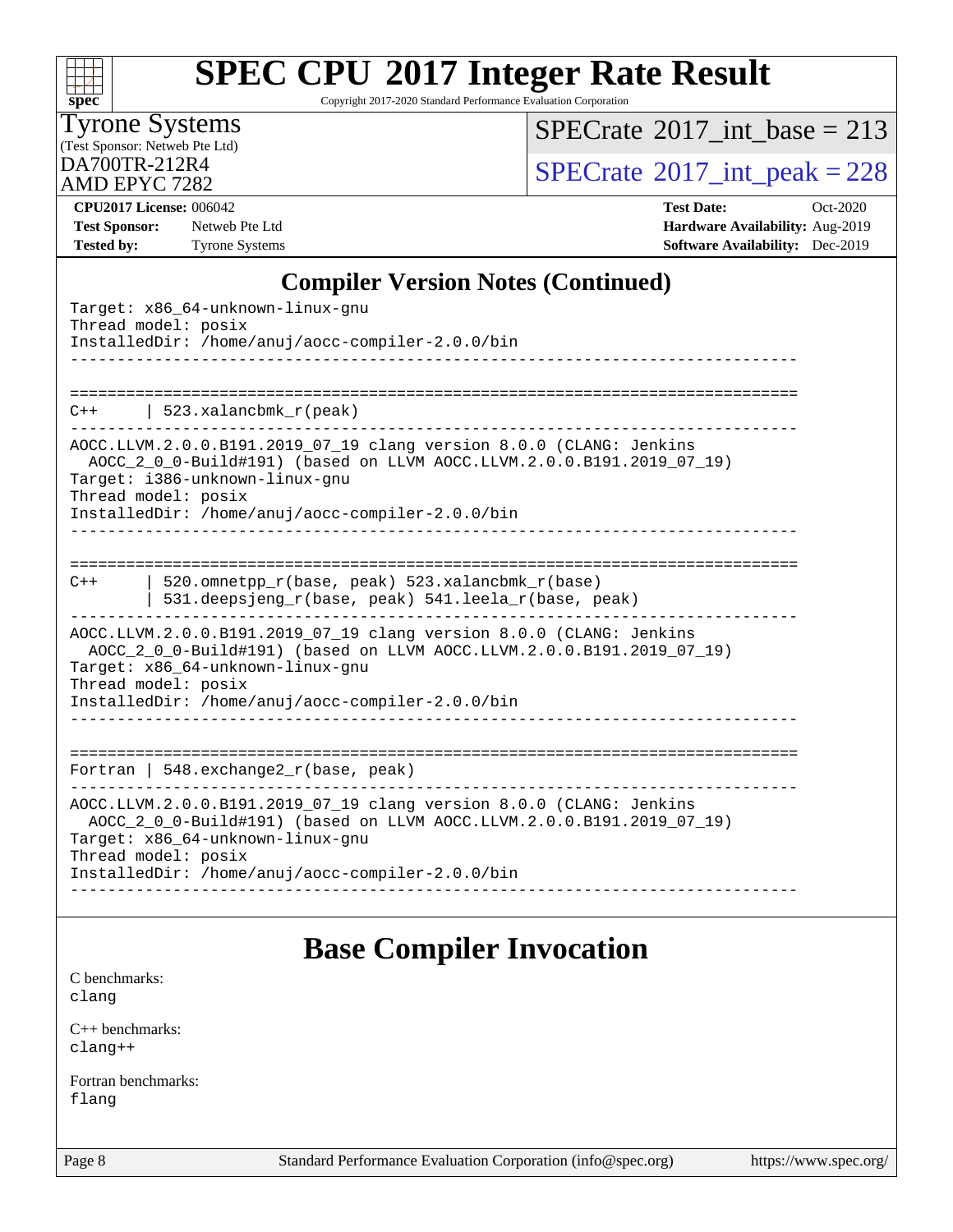

Copyright 2017-2020 Standard Performance Evaluation Corporation

### Tyrone Systems

(Test Sponsor: Netweb Pte Ltd)

AMD EPYC 7282

 $SPECTate$ <sup>®</sup>[2017\\_int\\_base =](http://www.spec.org/auto/cpu2017/Docs/result-fields.html#SPECrate2017intbase) 213

 $D_A$ <sub>AMD</sub> EDVC 7282

**[Test Sponsor:](http://www.spec.org/auto/cpu2017/Docs/result-fields.html#TestSponsor)** Netweb Pte Ltd **[Hardware Availability:](http://www.spec.org/auto/cpu2017/Docs/result-fields.html#HardwareAvailability)** Aug-2019 **[Tested by:](http://www.spec.org/auto/cpu2017/Docs/result-fields.html#Testedby)** Tyrone Systems **[Software Availability:](http://www.spec.org/auto/cpu2017/Docs/result-fields.html#SoftwareAvailability)** Dec-2019

**[CPU2017 License:](http://www.spec.org/auto/cpu2017/Docs/result-fields.html#CPU2017License)** 006042 **[Test Date:](http://www.spec.org/auto/cpu2017/Docs/result-fields.html#TestDate)** Oct-2020

## **[Base Portability Flags](http://www.spec.org/auto/cpu2017/Docs/result-fields.html#BasePortabilityFlags)**

 500.perlbench\_r: [-DSPEC\\_LINUX\\_X64](http://www.spec.org/cpu2017/results/res2020q4/cpu2017-20201012-24150.flags.html#b500.perlbench_r_basePORTABILITY_DSPEC_LINUX_X64) [-DSPEC\\_LP64](http://www.spec.org/cpu2017/results/res2020q4/cpu2017-20201012-24150.flags.html#b500.perlbench_r_baseEXTRA_PORTABILITY_DSPEC_LP64) 502.gcc\_r: [-DSPEC\\_LP64](http://www.spec.org/cpu2017/results/res2020q4/cpu2017-20201012-24150.flags.html#suite_baseEXTRA_PORTABILITY502_gcc_r_DSPEC_LP64) 505.mcf\_r: [-DSPEC\\_LP64](http://www.spec.org/cpu2017/results/res2020q4/cpu2017-20201012-24150.flags.html#suite_baseEXTRA_PORTABILITY505_mcf_r_DSPEC_LP64) 520.omnetpp\_r: [-DSPEC\\_LP64](http://www.spec.org/cpu2017/results/res2020q4/cpu2017-20201012-24150.flags.html#suite_baseEXTRA_PORTABILITY520_omnetpp_r_DSPEC_LP64) 523.xalancbmk\_r: [-DSPEC\\_LINUX](http://www.spec.org/cpu2017/results/res2020q4/cpu2017-20201012-24150.flags.html#b523.xalancbmk_r_basePORTABILITY_DSPEC_LINUX) [-DSPEC\\_LP64](http://www.spec.org/cpu2017/results/res2020q4/cpu2017-20201012-24150.flags.html#suite_baseEXTRA_PORTABILITY523_xalancbmk_r_DSPEC_LP64) 525.x264\_r: [-DSPEC\\_LP64](http://www.spec.org/cpu2017/results/res2020q4/cpu2017-20201012-24150.flags.html#suite_baseEXTRA_PORTABILITY525_x264_r_DSPEC_LP64) 531.deepsjeng\_r: [-DSPEC\\_LP64](http://www.spec.org/cpu2017/results/res2020q4/cpu2017-20201012-24150.flags.html#suite_baseEXTRA_PORTABILITY531_deepsjeng_r_DSPEC_LP64) 541.leela\_r: [-DSPEC\\_LP64](http://www.spec.org/cpu2017/results/res2020q4/cpu2017-20201012-24150.flags.html#suite_baseEXTRA_PORTABILITY541_leela_r_DSPEC_LP64) 548.exchange2\_r: [-DSPEC\\_LP64](http://www.spec.org/cpu2017/results/res2020q4/cpu2017-20201012-24150.flags.html#suite_baseEXTRA_PORTABILITY548_exchange2_r_DSPEC_LP64) 557.xz\_r: [-DSPEC\\_LP64](http://www.spec.org/cpu2017/results/res2020q4/cpu2017-20201012-24150.flags.html#suite_baseEXTRA_PORTABILITY557_xz_r_DSPEC_LP64)

# **[Base Optimization Flags](http://www.spec.org/auto/cpu2017/Docs/result-fields.html#BaseOptimizationFlags)**

#### [C benchmarks](http://www.spec.org/auto/cpu2017/Docs/result-fields.html#Cbenchmarks):

```
-flto -Wl,-mllvm -Wl,-function-specialize
-Wl,-mllvm -Wl,-region-vectorize -Wl,-mllvm -Wl,-vector-library=LIBMVEC
-Wl,-mllvm -Wl,-reduce-array-computations=3 -O3 -ffast-math
-march=znver2 -fstruct-layout=3 -mllvm -unroll-threshold=50
-fremap-arrays -mllvm -function-specialize -mllvm -enable-gvn-hoist
-mllvm -reduce-array-computations=3 -mllvm -global-vectorize-slp
-mllvm -vector-library=LIBMVEC -mllvm -inline-threshold=1000
-flv-function-specialization -z muldefs -lmvec -lamdlibm -ljemalloc
-lflang
```
#### [C++ benchmarks:](http://www.spec.org/auto/cpu2017/Docs/result-fields.html#CXXbenchmarks)

```
-flto -Wl,-mllvm -Wl,-function-specialize
-Wl,-mllvm -Wl,-region-vectorize -Wl,-mllvm -Wl,-vector-library=LIBMVEC
-Wl,-mllvm -Wl,-reduce-array-computations=3
-Wl,-mllvm -Wl,-suppress-fmas -O3 -ffast-math -march=znver2
-mllvm -loop-unswitch-threshold=200000 -mllvm -vector-library=LIBMVEC
-mllvm -unroll-threshold=100 -flv-function-specialization
-mllvm -enable-partial-unswitch -z muldefs -lmvec -lamdlibm
-ljemalloc -lflang
```
#### [Fortran benchmarks](http://www.spec.org/auto/cpu2017/Docs/result-fields.html#Fortranbenchmarks):

```
-flto -Wl,-mllvm -Wl,-function-specialize
-Wl,-mllvm -Wl,-region-vectorize -Wl,-mllvm -Wl,-vector-library=LIBMVEC
-Wl,-mllvm -Wl,-reduce-array-computations=3 -ffast-math
-Wl,-mllvm -Wl,-inline-recursion=4 -Wl,-mllvm -Wl,-lsr-in-nested-loop
-Wl,-mllvm -Wl,-enable-iv-split -O3 -march=znver2 -funroll-loops
-Mrecursive -mllvm -vector-library=LIBMVEC -z muldefs
-mllvm -disable-indvar-simplify -mllvm -unroll-aggressive
-mllvm -unroll-threshold=150 -lmvec -lamdlibm -ljemalloc -lflang
```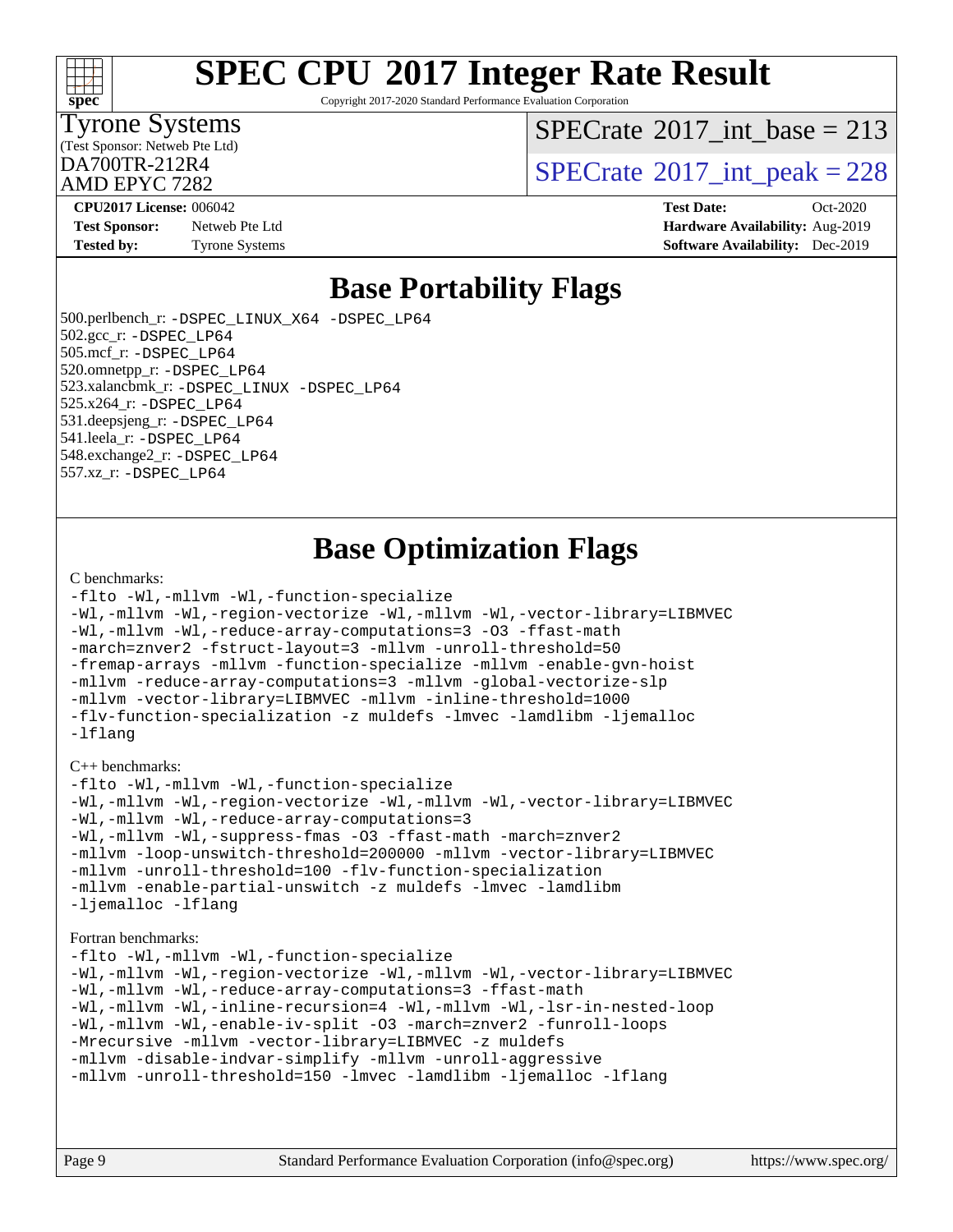

Copyright 2017-2020 Standard Performance Evaluation Corporation

### Tyrone Systems

(Test Sponsor: Netweb Pte Ltd)

AMD EPYC 7282

 $SPECTate$ <sup>®</sup>[2017\\_int\\_base =](http://www.spec.org/auto/cpu2017/Docs/result-fields.html#SPECrate2017intbase) 213

 $D_A$ <sub>200</sub>TR-212R4 [SPECrate](http://www.spec.org/auto/cpu2017/Docs/result-fields.html#SPECrate2017intpeak)<sup>®</sup>[2017\\_int\\_peak = 2](http://www.spec.org/auto/cpu2017/Docs/result-fields.html#SPECrate2017intpeak)28

**[Test Sponsor:](http://www.spec.org/auto/cpu2017/Docs/result-fields.html#TestSponsor)** Netweb Pte Ltd **[Hardware Availability:](http://www.spec.org/auto/cpu2017/Docs/result-fields.html#HardwareAvailability)** Aug-2019 **[Tested by:](http://www.spec.org/auto/cpu2017/Docs/result-fields.html#Testedby)** Tyrone Systems **[Software Availability:](http://www.spec.org/auto/cpu2017/Docs/result-fields.html#SoftwareAvailability)** Dec-2019

**[CPU2017 License:](http://www.spec.org/auto/cpu2017/Docs/result-fields.html#CPU2017License)** 006042 **[Test Date:](http://www.spec.org/auto/cpu2017/Docs/result-fields.html#TestDate)** Oct-2020

## **[Peak Compiler Invocation](http://www.spec.org/auto/cpu2017/Docs/result-fields.html#PeakCompilerInvocation)**

[C benchmarks](http://www.spec.org/auto/cpu2017/Docs/result-fields.html#Cbenchmarks):

[clang](http://www.spec.org/cpu2017/results/res2020q4/cpu2017-20201012-24150.flags.html#user_CCpeak_clang-c)

[C++ benchmarks:](http://www.spec.org/auto/cpu2017/Docs/result-fields.html#CXXbenchmarks) [clang++](http://www.spec.org/cpu2017/results/res2020q4/cpu2017-20201012-24150.flags.html#user_CXXpeak_clang-cpp)

[Fortran benchmarks](http://www.spec.org/auto/cpu2017/Docs/result-fields.html#Fortranbenchmarks): [flang](http://www.spec.org/cpu2017/results/res2020q4/cpu2017-20201012-24150.flags.html#user_FCpeak_flang)

**[Peak Portability Flags](http://www.spec.org/auto/cpu2017/Docs/result-fields.html#PeakPortabilityFlags)**

 500.perlbench\_r: [-DSPEC\\_LINUX\\_X64](http://www.spec.org/cpu2017/results/res2020q4/cpu2017-20201012-24150.flags.html#b500.perlbench_r_peakPORTABILITY_DSPEC_LINUX_X64) [-DSPEC\\_LP64](http://www.spec.org/cpu2017/results/res2020q4/cpu2017-20201012-24150.flags.html#b500.perlbench_r_peakEXTRA_PORTABILITY_DSPEC_LP64) 502.gcc\_r: [-D\\_FILE\\_OFFSET\\_BITS=64](http://www.spec.org/cpu2017/results/res2020q4/cpu2017-20201012-24150.flags.html#user_peakEXTRA_PORTABILITY502_gcc_r_F-D_FILE_OFFSET_BITS_5ae949a99b284ddf4e95728d47cb0843d81b2eb0e18bdfe74bbf0f61d0b064f4bda2f10ea5eb90e1dcab0e84dbc592acfc5018bc955c18609f94ddb8d550002c) 505.mcf\_r: [-DSPEC\\_LP64](http://www.spec.org/cpu2017/results/res2020q4/cpu2017-20201012-24150.flags.html#suite_peakEXTRA_PORTABILITY505_mcf_r_DSPEC_LP64) 520.omnetpp\_r: [-DSPEC\\_LP64](http://www.spec.org/cpu2017/results/res2020q4/cpu2017-20201012-24150.flags.html#suite_peakEXTRA_PORTABILITY520_omnetpp_r_DSPEC_LP64) 523.xalancbmk\_r: [-DSPEC\\_LINUX](http://www.spec.org/cpu2017/results/res2020q4/cpu2017-20201012-24150.flags.html#b523.xalancbmk_r_peakPORTABILITY_DSPEC_LINUX) [-D\\_FILE\\_OFFSET\\_BITS=64](http://www.spec.org/cpu2017/results/res2020q4/cpu2017-20201012-24150.flags.html#user_peakEXTRA_PORTABILITY523_xalancbmk_r_F-D_FILE_OFFSET_BITS_5ae949a99b284ddf4e95728d47cb0843d81b2eb0e18bdfe74bbf0f61d0b064f4bda2f10ea5eb90e1dcab0e84dbc592acfc5018bc955c18609f94ddb8d550002c) 525.x264\_r: [-DSPEC\\_LP64](http://www.spec.org/cpu2017/results/res2020q4/cpu2017-20201012-24150.flags.html#suite_peakEXTRA_PORTABILITY525_x264_r_DSPEC_LP64) 531.deepsjeng\_r: [-DSPEC\\_LP64](http://www.spec.org/cpu2017/results/res2020q4/cpu2017-20201012-24150.flags.html#suite_peakEXTRA_PORTABILITY531_deepsjeng_r_DSPEC_LP64) 541.leela\_r: [-DSPEC\\_LP64](http://www.spec.org/cpu2017/results/res2020q4/cpu2017-20201012-24150.flags.html#suite_peakEXTRA_PORTABILITY541_leela_r_DSPEC_LP64) 548.exchange2\_r: [-DSPEC\\_LP64](http://www.spec.org/cpu2017/results/res2020q4/cpu2017-20201012-24150.flags.html#suite_peakEXTRA_PORTABILITY548_exchange2_r_DSPEC_LP64) 557.xz\_r: [-DSPEC\\_LP64](http://www.spec.org/cpu2017/results/res2020q4/cpu2017-20201012-24150.flags.html#suite_peakEXTRA_PORTABILITY557_xz_r_DSPEC_LP64)

# **[Peak Optimization Flags](http://www.spec.org/auto/cpu2017/Docs/result-fields.html#PeakOptimizationFlags)**

[C benchmarks](http://www.spec.org/auto/cpu2017/Docs/result-fields.html#Cbenchmarks):

 500.perlbench\_r: [-flto](http://www.spec.org/cpu2017/results/res2020q4/cpu2017-20201012-24150.flags.html#user_peakCOPTIMIZELDFLAGS500_perlbench_r_aocc-flto) [-Wl,-mllvm -Wl,-function-specialize](http://www.spec.org/cpu2017/results/res2020q4/cpu2017-20201012-24150.flags.html#user_peakLDFLAGS500_perlbench_r_F-function-specialize_7e7e661e57922243ee67c9a1251cb8910e607325179a0ce7f2884e09a6f5d4a5ef0ae4f37e8a2a11c95fc48e931f06dc2b6016f14b511fcb441e048bef1b065a) [-Wl,-mllvm -Wl,-region-vectorize](http://www.spec.org/cpu2017/results/res2020q4/cpu2017-20201012-24150.flags.html#user_peakLDFLAGS500_perlbench_r_F-region-vectorize_fb6c6b5aa293c88efc6c7c2b52b20755e943585b1fe8658c35afef78727fff56e1a56891413c30e36b8e2a6f9a71126986319243e80eb6110b78b288f533c52b) [-Wl,-mllvm -Wl,-vector-library=LIBMVEC](http://www.spec.org/cpu2017/results/res2020q4/cpu2017-20201012-24150.flags.html#user_peakLDFLAGS500_perlbench_r_F-use-vector-library_0a14b27fae317f283640384a31f7bfcc2bd4c1d0b5cfc618a3a430800c9b20217b00f61303eff223a3251b4f06ffbc9739dc5296db9d1fbb9ad24a3939d86d66) [-Wl,-mllvm -Wl,-reduce-array-computations=3](http://www.spec.org/cpu2017/results/res2020q4/cpu2017-20201012-24150.flags.html#user_peakLDFLAGS500_perlbench_r_F-reduce-array-computations_b882aefe7a5dda4e33149f6299762b9a720dace3e498e13756f4c04e5a19edf5315c1f3993de2e61ec41e8c206231f84e05da7040e1bb5d69ba27d10a12507e4) [-fprofile-instr-generate](http://www.spec.org/cpu2017/results/res2020q4/cpu2017-20201012-24150.flags.html#user_peakPASS1_CFLAGSPASS1_LDFLAGS500_perlbench_r_F-fprofile-instr-generate)(pass 1) [-fprofile-instr-use](http://www.spec.org/cpu2017/results/res2020q4/cpu2017-20201012-24150.flags.html#user_peakPASS2_CFLAGSPASS2_LDFLAGS500_perlbench_r_F-fprofile-instr-use)(pass 2) [-Ofast](http://www.spec.org/cpu2017/results/res2020q4/cpu2017-20201012-24150.flags.html#user_peakCOPTIMIZE500_perlbench_r_aocc-Ofast) [-march=znver2](http://www.spec.org/cpu2017/results/res2020q4/cpu2017-20201012-24150.flags.html#user_peakCOPTIMIZE500_perlbench_r_aocc-march_3e2e19cff2eeef60c5d90b059483627c9ea47eca6d66670dbd53f9185f6439e27eb5e104cf773e9e8ab18c8842ce63e461a3e948d0214bd567ef3ade411bf467) [-mno-sse4a](http://www.spec.org/cpu2017/results/res2020q4/cpu2017-20201012-24150.flags.html#user_peakCOPTIMIZE500_perlbench_r_F-mno-sse4a) [-fstruct-layout=5](http://www.spec.org/cpu2017/results/res2020q4/cpu2017-20201012-24150.flags.html#user_peakCOPTIMIZE500_perlbench_r_F-struct-layout_0de9d3561e9f54a54e0843cce081bd13a08ab3e9a82696f3346606c2e11360c37113781019b02fa128d9f650e68f1ffd209bab5c3a026c1ad23e4e7f60646b23) [-mllvm -vectorize-memory-aggressively](http://www.spec.org/cpu2017/results/res2020q4/cpu2017-20201012-24150.flags.html#user_peakCOPTIMIZE500_perlbench_r_F-vectorize-memory-aggressively_24b72a4417f50ade9e698c5b3bed87ab456cc6fc8ec6439480cb84f36ad6a3975af6e87206dea402e3871a1464ff3d60bc798e0250f330177ba629a260df1857) [-mllvm -function-specialize](http://www.spec.org/cpu2017/results/res2020q4/cpu2017-20201012-24150.flags.html#user_peakCOPTIMIZE500_perlbench_r_F-function-specialize_233b3bdba86027f1b094368157e481c5bc59f40286dc25bfadc1858dcd5745c24fd30d5f188710db7fea399bcc9f44a80b3ce3aacc70a8870250c3ae5e1f35b8) [-mllvm -enable-gvn-hoist](http://www.spec.org/cpu2017/results/res2020q4/cpu2017-20201012-24150.flags.html#user_peakCOPTIMIZE500_perlbench_r_F-enable-gvn-hoist_e5856354646dd6ca1333a0ad99b817e4cf8932b91b82809fd8fd47ceff7b22a89eba5c98fd3e3fa5200368fd772cec3dd56abc3c8f7b655a71b9f9848dddedd5) [-mllvm -unroll-threshold=50](http://www.spec.org/cpu2017/results/res2020q4/cpu2017-20201012-24150.flags.html#user_peakCOPTIMIZE500_perlbench_r_F-unroll-threshold_458874500b2c105d6d5cb4d7a611c40e2b16e9e3d26b355fea72d644c3673b4de4b3932662f0ed3dbec75c491a13da2d2ca81180bd779dc531083ef1e1e549dc) [-fremap-arrays](http://www.spec.org/cpu2017/results/res2020q4/cpu2017-20201012-24150.flags.html#user_peakCOPTIMIZE500_perlbench_r_F-fremap-arrays) [-mllvm -vector-library=LIBMVEC](http://www.spec.org/cpu2017/results/res2020q4/cpu2017-20201012-24150.flags.html#user_peakCOPTIMIZE500_perlbench_r_F-use-vector-library_e584e20b4f7ec96aa109254b65d8e01d864f3d68580371b9d93ed7c338191d4cfce20c3c864632264effc6bbe4c7c38153d02096a342ee92501c4a53204a7871) [-mllvm -reduce-array-computations=3](http://www.spec.org/cpu2017/results/res2020q4/cpu2017-20201012-24150.flags.html#user_peakCOPTIMIZE500_perlbench_r_F-reduce-array-computations_aceadb8604558b566e0e3a0d7a3c1533923dd1fa0889614e16288028922629a28d5695c24d3b3be4306b1e311c54317dfffe3a2e57fbcaabc737a1798de39145) [-mllvm -global-vectorize-slp](http://www.spec.org/cpu2017/results/res2020q4/cpu2017-20201012-24150.flags.html#user_peakCOPTIMIZE500_perlbench_r_F-global-vectorize-slp_a3935e8627af4ced727033b1ffd4db27f4d541a363d28d82bf4c2925fb3a0fd4115d6e42d13a2829f9e024d6608eb67a85cb49770f2da5c5ac8dbc737afad603) [-mllvm -inline-threshold=1000](http://www.spec.org/cpu2017/results/res2020q4/cpu2017-20201012-24150.flags.html#user_peakCOPTIMIZE500_perlbench_r_dragonegg-llvm-inline-threshold_b7832241b0a6397e4ecdbaf0eb7defdc10f885c2a282fa3240fdc99844d543fda39cf8a4a9dccf68cf19b5438ac3b455264f478df15da0f4988afa40d8243bab) [-flv-function-specialization](http://www.spec.org/cpu2017/results/res2020q4/cpu2017-20201012-24150.flags.html#user_peakCOPTIMIZE500_perlbench_r_F-flv-function-specialization) [-lmvec](http://www.spec.org/cpu2017/results/res2020q4/cpu2017-20201012-24150.flags.html#user_peakEXTRA_LIBSMATH_LIBS500_perlbench_r_F-lmvec) [-lamdlibm](http://www.spec.org/cpu2017/results/res2020q4/cpu2017-20201012-24150.flags.html#user_peakEXTRA_LIBSMATH_LIBS500_perlbench_r_F-lamdlibm) [-ljemalloc](http://www.spec.org/cpu2017/results/res2020q4/cpu2017-20201012-24150.flags.html#user_peakEXTRA_LIBS500_perlbench_r_jemalloc-lib) [-lflang](http://www.spec.org/cpu2017/results/res2020q4/cpu2017-20201012-24150.flags.html#user_peakEXTRA_LIBS500_perlbench_r_F-lflang)

**(Continued on next page)**

Page 10 Standard Performance Evaluation Corporation [\(info@spec.org\)](mailto:info@spec.org) <https://www.spec.org/>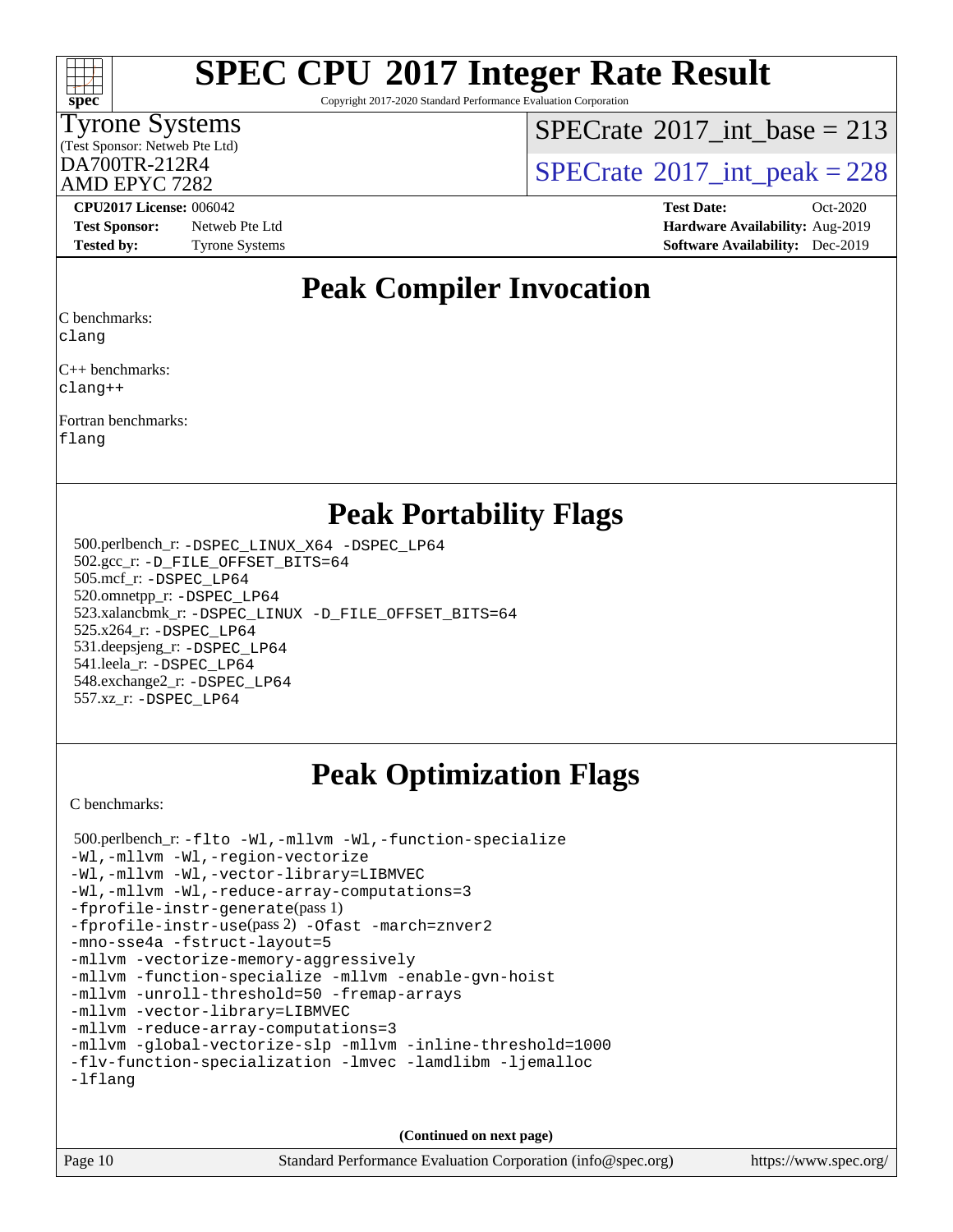

Copyright 2017-2020 Standard Performance Evaluation Corporation

Tyrone Systems

(Test Sponsor: Netweb Pte Ltd)

 $SPECTate$ <sup>®</sup>[2017\\_int\\_base =](http://www.spec.org/auto/cpu2017/Docs/result-fields.html#SPECrate2017intbase) 213

 $\text{D}$ A700TR-212R4 [SPECrate](http://www.spec.org/auto/cpu2017/Docs/result-fields.html#SPECrate2017intpeak)®[2017\\_int\\_peak = 2](http://www.spec.org/auto/cpu2017/Docs/result-fields.html#SPECrate2017intpeak)28

AMD EPYC 7282

| <b>Test Sponsor:</b> | Netweb Pte Ltd        |
|----------------------|-----------------------|
| <b>Tested by:</b>    | <b>Tyrone Systems</b> |

**[CPU2017 License:](http://www.spec.org/auto/cpu2017/Docs/result-fields.html#CPU2017License)** 006042 **[Test Date:](http://www.spec.org/auto/cpu2017/Docs/result-fields.html#TestDate)** Oct-2020 **[Hardware Availability:](http://www.spec.org/auto/cpu2017/Docs/result-fields.html#HardwareAvailability)** Aug-2019 **[Software Availability:](http://www.spec.org/auto/cpu2017/Docs/result-fields.html#SoftwareAvailability)** Dec-2019

# **[Peak Optimization Flags \(Continued\)](http://www.spec.org/auto/cpu2017/Docs/result-fields.html#PeakOptimizationFlags)**

```
 502.gcc_r: -m32 -flto -Wl,-mllvm -Wl,-function-specialize
-Wl,-mllvm -Wl,-region-vectorize
-Wl,-mllvm -Wl,-vector-library=LIBMVEC
-Wl,-mllvm -Wl,-reduce-array-computations=3 -Ofast
-march=znver2 -mno-sse4a -fstruct-layout=5
-mllvm -vectorize-memory-aggressively
-mllvm -function-specialize -mllvm -enable-gvn-hoist
-mllvm -unroll-threshold=50 -fremap-arrays
-mllvm -vector-library=LIBMVEC
-mllvm -reduce-array-computations=3
-mllvm -global-vectorize-slp -mllvm -inline-threshold=1000
-flv-function-specialization -fgnu89-inline -ljemalloc
 505.mcf_r: -flto -Wl,-mllvm -Wl,-function-specialize
-Wl,-mllvm -Wl,-region-vectorize
-Wl,-mllvm -Wl,-vector-library=LIBMVEC
-Wl,-mllvm -Wl,-reduce-array-computations=3 -Ofast
-march=znver2 -mno-sse4a -fstruct-layout=5
-mllvm -vectorize-memory-aggressively
-mllvm -function-specialize -mllvm -enable-gvn-hoist
-mllvm -unroll-threshold=50 -fremap-arrays
-mllvm -vector-library=LIBMVEC
-mllvm -reduce-array-computations=3
-mllvm -global-vectorize-slp -mllvm -inline-threshold=1000
-flv-function-specialization -lmvec -lamdlibm -ljemalloc
-lflang
 525.x264_r: Same as 500.perlbench_r
 557.xz_r: Same as 505.mcf_r
C++ benchmarks: 
 520.omnetpp_r: -flto -Wl,-mllvm -Wl,-function-specialize
-Wl,-mllvm -Wl,-region-vectorize
-Wl,-mllvm -Wl,-vector-library=LIBMVEC
-Wl,-mllvm -Wl,-reduce-array-computations=3 -Ofast
-march=znver2 -flv-function-specialization
-mllvm -unroll-threshold=100
-mllvm -enable-partial-unswitch
-mllvm -loop-unswitch-threshold=200000
-mllvm -vector-library=LIBMVEC
-mllvm -inline-threshold=1000 -lmvec -lamdlibm -ljemalloc
-lflang
```
**(Continued on next page)**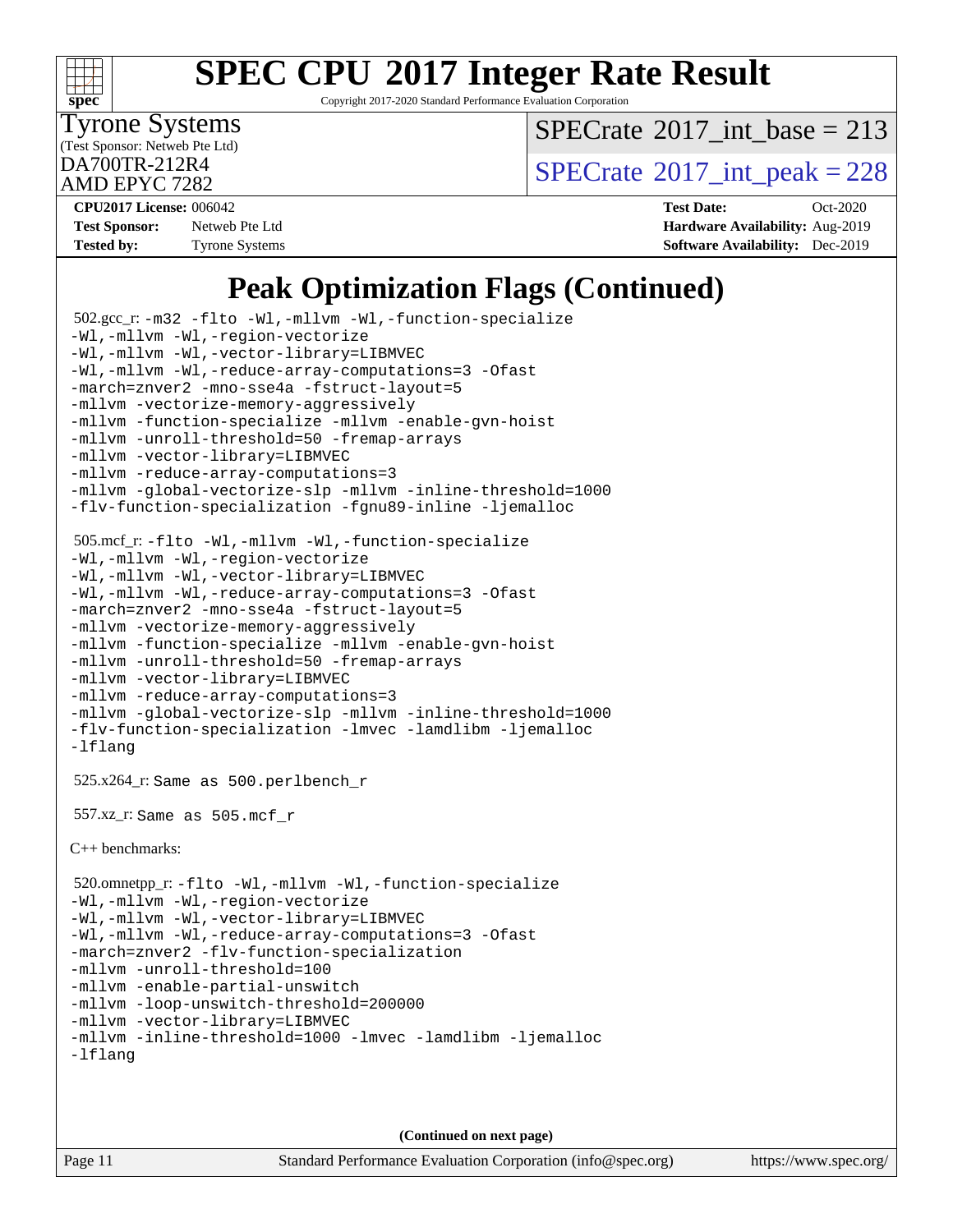

Copyright 2017-2020 Standard Performance Evaluation Corporation

Tyrone Systems

(Test Sponsor: Netweb Pte Ltd)

 $SPECTate$ <sup>®</sup>[2017\\_int\\_base =](http://www.spec.org/auto/cpu2017/Docs/result-fields.html#SPECrate2017intbase) 213

 $\text{D}A700TR-212R4$ <br>AMD EDVC 7282

AMD EPYC 7282

| <b>Test Sponsor:</b> | Netweb Pte Ltd        |
|----------------------|-----------------------|
| <b>Tested by:</b>    | <b>Tyrone Systems</b> |

**[CPU2017 License:](http://www.spec.org/auto/cpu2017/Docs/result-fields.html#CPU2017License)** 006042 **[Test Date:](http://www.spec.org/auto/cpu2017/Docs/result-fields.html#TestDate)** Oct-2020 **[Hardware Availability:](http://www.spec.org/auto/cpu2017/Docs/result-fields.html#HardwareAvailability)** Aug-2019 **[Software Availability:](http://www.spec.org/auto/cpu2017/Docs/result-fields.html#SoftwareAvailability)** Dec-2019

# **[Peak Optimization Flags \(Continued\)](http://www.spec.org/auto/cpu2017/Docs/result-fields.html#PeakOptimizationFlags)**

 523.xalancbmk\_r: [-m32](http://www.spec.org/cpu2017/results/res2020q4/cpu2017-20201012-24150.flags.html#user_peakCXXLD523_xalancbmk_r_F-m32) [-flto](http://www.spec.org/cpu2017/results/res2020q4/cpu2017-20201012-24150.flags.html#user_peakCXXOPTIMIZELDFLAGS523_xalancbmk_r_aocc-flto) [-Wl,-mllvm -Wl,-function-specialize](http://www.spec.org/cpu2017/results/res2020q4/cpu2017-20201012-24150.flags.html#user_peakLDFLAGS523_xalancbmk_r_F-function-specialize_7e7e661e57922243ee67c9a1251cb8910e607325179a0ce7f2884e09a6f5d4a5ef0ae4f37e8a2a11c95fc48e931f06dc2b6016f14b511fcb441e048bef1b065a) [-Wl,-mllvm -Wl,-region-vectorize](http://www.spec.org/cpu2017/results/res2020q4/cpu2017-20201012-24150.flags.html#user_peakLDFLAGS523_xalancbmk_r_F-region-vectorize_fb6c6b5aa293c88efc6c7c2b52b20755e943585b1fe8658c35afef78727fff56e1a56891413c30e36b8e2a6f9a71126986319243e80eb6110b78b288f533c52b) [-Wl,-mllvm -Wl,-vector-library=LIBMVEC](http://www.spec.org/cpu2017/results/res2020q4/cpu2017-20201012-24150.flags.html#user_peakLDFLAGS523_xalancbmk_r_F-use-vector-library_0a14b27fae317f283640384a31f7bfcc2bd4c1d0b5cfc618a3a430800c9b20217b00f61303eff223a3251b4f06ffbc9739dc5296db9d1fbb9ad24a3939d86d66) [-Wl,-mllvm -Wl,-reduce-array-computations=3](http://www.spec.org/cpu2017/results/res2020q4/cpu2017-20201012-24150.flags.html#user_peakLDFLAGS523_xalancbmk_r_F-reduce-array-computations_b882aefe7a5dda4e33149f6299762b9a720dace3e498e13756f4c04e5a19edf5315c1f3993de2e61ec41e8c206231f84e05da7040e1bb5d69ba27d10a12507e4) [-Ofast](http://www.spec.org/cpu2017/results/res2020q4/cpu2017-20201012-24150.flags.html#user_peakCXXOPTIMIZE523_xalancbmk_r_aocc-Ofast) [-march=znver2](http://www.spec.org/cpu2017/results/res2020q4/cpu2017-20201012-24150.flags.html#user_peakCXXOPTIMIZE523_xalancbmk_r_aocc-march_3e2e19cff2eeef60c5d90b059483627c9ea47eca6d66670dbd53f9185f6439e27eb5e104cf773e9e8ab18c8842ce63e461a3e948d0214bd567ef3ade411bf467) [-flv-function-specialization](http://www.spec.org/cpu2017/results/res2020q4/cpu2017-20201012-24150.flags.html#user_peakCXXOPTIMIZE523_xalancbmk_r_F-flv-function-specialization) [-mllvm -unroll-threshold=100](http://www.spec.org/cpu2017/results/res2020q4/cpu2017-20201012-24150.flags.html#user_peakCXXOPTIMIZE523_xalancbmk_r_F-unroll-threshold_2755d0c78138845d361fa1543e3a063fffa198df9b3edf0cfb856bbc88a81e1769b12ac7a550c5d35197be55360db1a3f95a8d1304df999456cabf5120c45168) [-mllvm -enable-partial-unswitch](http://www.spec.org/cpu2017/results/res2020q4/cpu2017-20201012-24150.flags.html#user_peakCXXOPTIMIZE523_xalancbmk_r_F-enable-partial-unswitch_6e1c33f981d77963b1eaf834973128a7f33ce3f8e27f54689656697a35e89dcc875281e0e6283d043e32f367dcb605ba0e307a92e830f7e326789fa6c61b35d3) [-mllvm -loop-unswitch-threshold=200000](http://www.spec.org/cpu2017/results/res2020q4/cpu2017-20201012-24150.flags.html#user_peakCXXOPTIMIZE523_xalancbmk_r_F-loop-unswitch-threshold_f9a82ae3270e55b5fbf79d0d96ee93606b73edbbe527d20b18b7bff1a3a146ad50cfc7454c5297978340ae9213029016a7d16221274d672d3f7f42ed25274e1d) [-mllvm -vector-library=LIBMVEC](http://www.spec.org/cpu2017/results/res2020q4/cpu2017-20201012-24150.flags.html#user_peakCXXOPTIMIZE523_xalancbmk_r_F-use-vector-library_e584e20b4f7ec96aa109254b65d8e01d864f3d68580371b9d93ed7c338191d4cfce20c3c864632264effc6bbe4c7c38153d02096a342ee92501c4a53204a7871) [-mllvm -inline-threshold=1000](http://www.spec.org/cpu2017/results/res2020q4/cpu2017-20201012-24150.flags.html#user_peakCXXOPTIMIZE523_xalancbmk_r_dragonegg-llvm-inline-threshold_b7832241b0a6397e4ecdbaf0eb7defdc10f885c2a282fa3240fdc99844d543fda39cf8a4a9dccf68cf19b5438ac3b455264f478df15da0f4988afa40d8243bab) [-ljemalloc](http://www.spec.org/cpu2017/results/res2020q4/cpu2017-20201012-24150.flags.html#user_peakEXTRA_LIBS523_xalancbmk_r_jemalloc-lib) 531.deepsjeng\_r: Same as 520.omnetpp\_r 541.leela\_r: Same as 520.omnetpp\_r [Fortran benchmarks](http://www.spec.org/auto/cpu2017/Docs/result-fields.html#Fortranbenchmarks): [-flto](http://www.spec.org/cpu2017/results/res2020q4/cpu2017-20201012-24150.flags.html#user_FCpeak_aocc-flto) [-Wl,-mllvm -Wl,-function-specialize](http://www.spec.org/cpu2017/results/res2020q4/cpu2017-20201012-24150.flags.html#user_FCpeak_F-function-specialize_7e7e661e57922243ee67c9a1251cb8910e607325179a0ce7f2884e09a6f5d4a5ef0ae4f37e8a2a11c95fc48e931f06dc2b6016f14b511fcb441e048bef1b065a) [-Wl,-mllvm -Wl,-region-vectorize](http://www.spec.org/cpu2017/results/res2020q4/cpu2017-20201012-24150.flags.html#user_FCpeak_F-region-vectorize_fb6c6b5aa293c88efc6c7c2b52b20755e943585b1fe8658c35afef78727fff56e1a56891413c30e36b8e2a6f9a71126986319243e80eb6110b78b288f533c52b) [-Wl,-mllvm -Wl,-vector-library=LIBMVEC](http://www.spec.org/cpu2017/results/res2020q4/cpu2017-20201012-24150.flags.html#user_FCpeak_F-use-vector-library_0a14b27fae317f283640384a31f7bfcc2bd4c1d0b5cfc618a3a430800c9b20217b00f61303eff223a3251b4f06ffbc9739dc5296db9d1fbb9ad24a3939d86d66) [-Wl,-mllvm -Wl,-reduce-array-computations=3](http://www.spec.org/cpu2017/results/res2020q4/cpu2017-20201012-24150.flags.html#user_FCpeak_F-reduce-array-computations_b882aefe7a5dda4e33149f6299762b9a720dace3e498e13756f4c04e5a19edf5315c1f3993de2e61ec41e8c206231f84e05da7040e1bb5d69ba27d10a12507e4) [-ffast-math](http://www.spec.org/cpu2017/results/res2020q4/cpu2017-20201012-24150.flags.html#user_FCpeak_aocc-ffast-math) [-Wl,-mllvm -Wl,-inline-recursion=4](http://www.spec.org/cpu2017/results/res2020q4/cpu2017-20201012-24150.flags.html#user_FCpeak_F-inline-recursion) [-Wl,-mllvm -Wl,-lsr-in-nested-loop](http://www.spec.org/cpu2017/results/res2020q4/cpu2017-20201012-24150.flags.html#user_FCpeak_F-lsr-in-nested-loop_de4bc7331d07d857538198a5cc9592bc905d78a18065d49b9acfd1f777ae9eca5716aaa3e0e674a48e2e5ec9dad184ee0c682635ad7eff4181b32ab748bf2f49) [-Wl,-mllvm -Wl,-enable-iv-split](http://www.spec.org/cpu2017/results/res2020q4/cpu2017-20201012-24150.flags.html#user_FCpeak_F-enable-iv-split_efc18925ba63acc4bb74cb6e43d0987b7b3cf01924ad910e2a6edbbbd0f8b582e31f1ee7ccede3f08176ef2ad41c69507170fb32301bf478d45ceb38dfb89c5e) [-O3](http://www.spec.org/cpu2017/results/res2020q4/cpu2017-20201012-24150.flags.html#user_FCpeak_F-O3) [-march=znver2](http://www.spec.org/cpu2017/results/res2020q4/cpu2017-20201012-24150.flags.html#user_FCpeak_aocc-march_3e2e19cff2eeef60c5d90b059483627c9ea47eca6d66670dbd53f9185f6439e27eb5e104cf773e9e8ab18c8842ce63e461a3e948d0214bd567ef3ade411bf467) [-funroll-loops](http://www.spec.org/cpu2017/results/res2020q4/cpu2017-20201012-24150.flags.html#user_FCpeak_aocc-unroll-loops) [-Mrecursive](http://www.spec.org/cpu2017/results/res2020q4/cpu2017-20201012-24150.flags.html#user_FCpeak_F-mrecursive_20a145d63f12d5750a899e17d4450b5b8b40330a9bb4af13688ca650e6fb30857bbbe44fb35cdbb895df6e5b2769de0a0d7659f51ff17acfbef6febafec4023f) [-mllvm -vector-library=LIBMVEC](http://www.spec.org/cpu2017/results/res2020q4/cpu2017-20201012-24150.flags.html#user_FCpeak_F-use-vector-library_e584e20b4f7ec96aa109254b65d8e01d864f3d68580371b9d93ed7c338191d4cfce20c3c864632264effc6bbe4c7c38153d02096a342ee92501c4a53204a7871) [-mllvm -disable-indvar-simplify](http://www.spec.org/cpu2017/results/res2020q4/cpu2017-20201012-24150.flags.html#user_FCpeak_F-disable-indvar-simplify_c8d861bf19eba5001219ab52ef051176e06bf3166017d5c1ce87aec66e795c6723d10bf23d5a91730d61ad4b3f566b39dd0a4d6e5b2af269ebae30428a1f3630) [-mllvm -unroll-aggressive](http://www.spec.org/cpu2017/results/res2020q4/cpu2017-20201012-24150.flags.html#user_FCpeak_F-unroll-aggressive_a366db20af3fd871754361e6b05945ac700b8c3fc538cc6688c755ae5874c6da3d6f3bb6e8d93320d5094064830fdb2c06064831f0f08d916cd8f333e5dba6d9) [-mllvm -unroll-threshold=150](http://www.spec.org/cpu2017/results/res2020q4/cpu2017-20201012-24150.flags.html#user_FCpeak_F-unroll-threshold_3352736ce55666ed13437f5f5fd6693920e68d4dfd26bba42492bb1c46b6d7692ff5ba7bd4d2ebdab48d140ca981a39154ff0664b4d322a66fc3d1aafa4d7ffe) [-lmvec](http://www.spec.org/cpu2017/results/res2020q4/cpu2017-20201012-24150.flags.html#user_FCpeak_F-lmvec) [-lamdlibm](http://www.spec.org/cpu2017/results/res2020q4/cpu2017-20201012-24150.flags.html#user_FCpeak_F-lamdlibm) [-ljemalloc](http://www.spec.org/cpu2017/results/res2020q4/cpu2017-20201012-24150.flags.html#user_FCpeak_jemalloc-lib) [-lflang](http://www.spec.org/cpu2017/results/res2020q4/cpu2017-20201012-24150.flags.html#user_FCpeak_F-lflang)

## **[Peak Other Flags](http://www.spec.org/auto/cpu2017/Docs/result-fields.html#PeakOtherFlags)**

[C benchmarks](http://www.spec.org/auto/cpu2017/Docs/result-fields.html#Cbenchmarks):

502.gcc\_r: [-L/cpu2017/amd\\_rate\\_aocc200\\_rome\\_B\\_lib/32](http://www.spec.org/cpu2017/results/res2020q4/cpu2017-20201012-24150.flags.html#user_peakEXTRA_LIBS502_gcc_r_Link_path_d1d5b7cd9b396c5d3e1e10db6e0d808a879933fd42e531b4ed5f13899a85f388aa9a66408343f722680f4d31fe36a16b31bad9609d7ae3ce6617e1feff53496f)

[C++ benchmarks:](http://www.spec.org/auto/cpu2017/Docs/result-fields.html#CXXbenchmarks)

523.xalancbmk\_r: [-L/cpu2017/amd\\_rate\\_aocc200\\_rome\\_B\\_lib/32](http://www.spec.org/cpu2017/results/res2020q4/cpu2017-20201012-24150.flags.html#user_peakEXTRA_LIBS523_xalancbmk_r_Link_path_d1d5b7cd9b396c5d3e1e10db6e0d808a879933fd42e531b4ed5f13899a85f388aa9a66408343f722680f4d31fe36a16b31bad9609d7ae3ce6617e1feff53496f)

[The flags files that were used to format this result can be browsed at](tmsearch)

[http://www.spec.org/cpu2017/flags/Tyrone-platform\\_amd\\_rate\\_aocc200\\_rome\\_B1.2020-10-28.html](http://www.spec.org/cpu2017/flags/Tyrone-platform_amd_rate_aocc200_rome_B1.2020-10-28.html) <http://www.spec.org/cpu2017/flags/aocc200-flags-B1.html>

[You can also download the XML flags sources by saving the following links:](tmsearch) [http://www.spec.org/cpu2017/flags/Tyrone-platform\\_amd\\_rate\\_aocc200\\_rome\\_B1.2020-10-28.xml](http://www.spec.org/cpu2017/flags/Tyrone-platform_amd_rate_aocc200_rome_B1.2020-10-28.xml) <http://www.spec.org/cpu2017/flags/aocc200-flags-B1.xml>